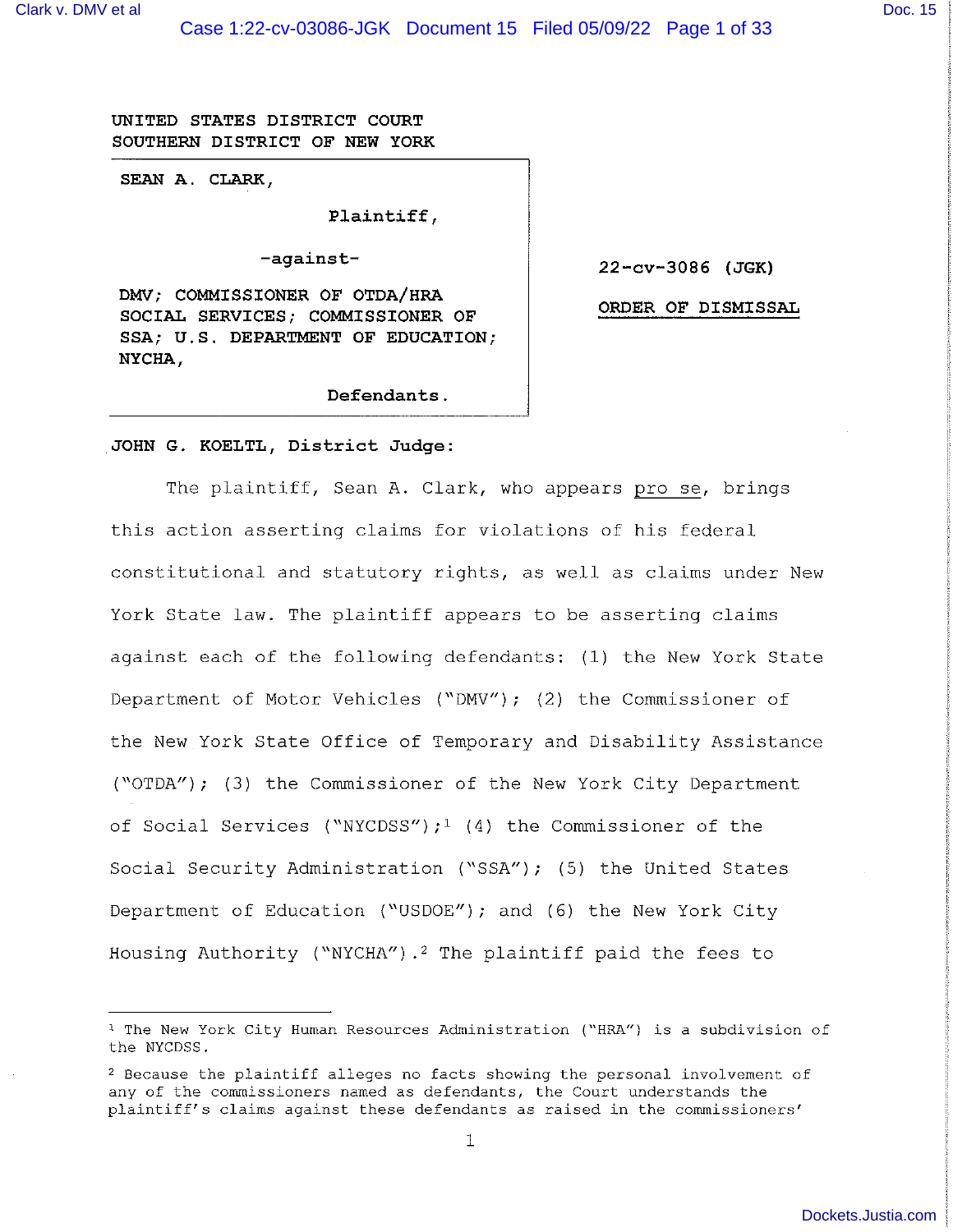bring this action.

For the following reasons, the Court dismisses this action, but grants the plaintiff 30 days' leave to replead his claims against NYCHA in an amended complaint.

### I. BACKGROUND

The Court has the authority to dismiss a complaint, even when the plaintiff has paid the fees to bring a civil action, if the Court determines that the action is frivolous, see Fitzgerald v. First E. Seventh Tenants Corp., 221 F.3d 362, 363-64 (2d Cir. 2000),<sup>3</sup> or that the Court lacks subject matter jurisdiction, see Fed. R. Civ. P. 12(h)(3); Ruhrgas AG v. Marathon Oil Co., 526 U.S. 574, 583 (1999). Leave to amend need not be granted if amendment would be futile. Hill v. Curcione, 657 F.3d 116, 123-24 (2d Cir. 2011). "Futility is a determination, as a matter of law, that proposed amendments would fail to cure prior deficiencies or to state a claim . . . " Panther Partners Inc. v. Ikanos Commc'ns, Inc., 681 F.3d 114, 119 (2d Cir. 2012).

The Court is obliged to construe pro se pleadings liberally, Harris v. Mills, 572 F.3d 66, 72 (2d Cir. 2009), and interpret them to raise the "strongest [claims] that they

 $\overline{2}$ 

official capacities.

<sup>&</sup>lt;sup>3</sup> Unless otherwise noted, this Memorandum Opinion and Order omits all alterations, citations, footnotes, emphases, and internal quotation marks in quoted text.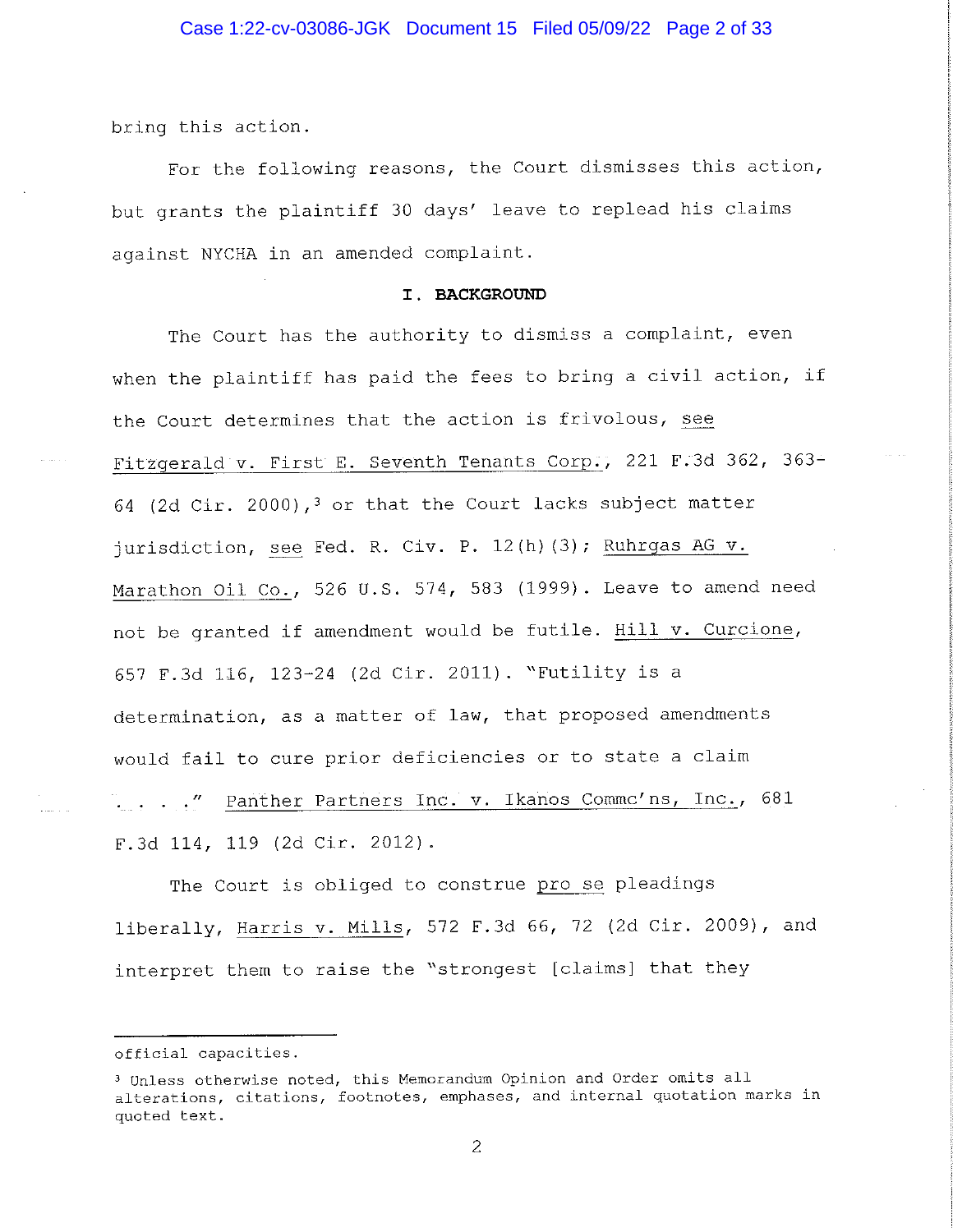# Case 1:22-cv-03086-JGK Document 15 Filed 05/09/22 Page 3 of 33

suggest," Triestman v. Fed. Bureau of Prisons, 470 F.3d 471, 474 (2d Cir. 2006).

### II. STANDARD

#### The Plaintiff's Litigation History  $\mathbf{A}$ .

In asserting his claims, the plaintiff refers to many of the federal civil actions that he previously filed in this court. The plaintiff has an extensive litigation history in this court; with the exception of NYCHA, the plaintiff has previously brought actions in this court against the agencies named as defendants in this action, their subdivisions, or against the heads of those agencies or subdivisions. It appears that, in this action, the plaintiff is relitigating claims and/or issues that he previously raised (or could have raised) in those actions, and that the court has previously adjudicated. The doctrine of claim preclusion or issue preclusion prevents the plaintiff from relitigating these claims anew. To demonstrate why the plaintiff cannot proceed with many of his claims, the Court recounts the plaintiff's relevant litigation history before describing the allegations in the present complaint.

#### $1$ . **DMV**

On December 14, 2015, the plaintiff, appearing pro se, brought an in forma pauperis ("IFP") action in this court against the Commissioner of the New York City Police Department; he later filed a second amended complaint against, among other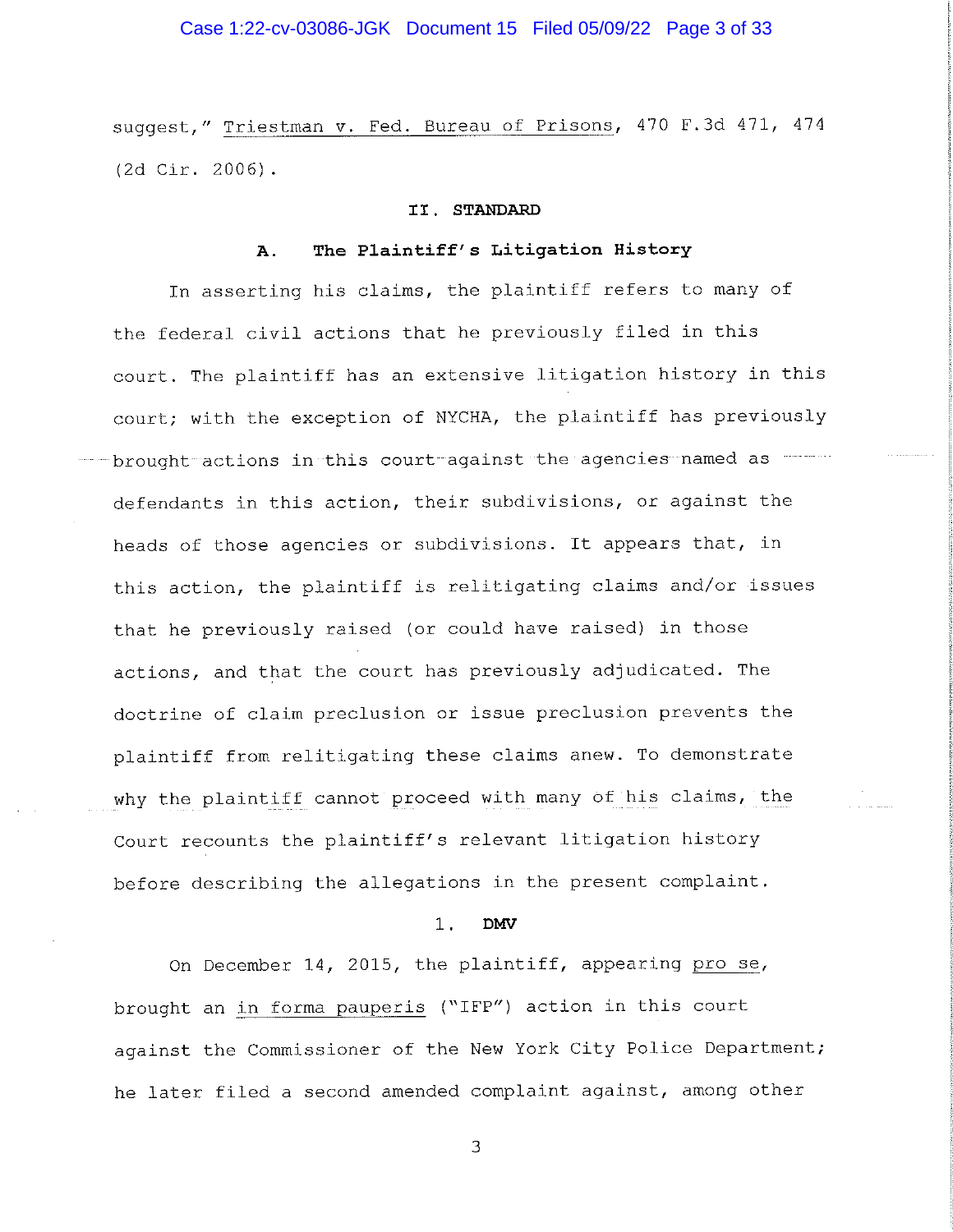# Case 1:22-cv-03086-JGK Document 15 Filed 05/09/22 Page 4 of 33

named defendants, the DMV. See Clark v. NYPD (New York Police Department) Commissioner (DMV I), No. 15-cv-9836 (S.D.N.Y. filed Dec. 14, 2015), ECF No. 6. The plaintiff stated that his "case [was] about the inaccurate information that [was] obtained on [his] current drivers license number." Id. at 3. He asserted claims under federal law, including claims for constitutional violations, claims under the Americans with Disabilities Act ("ADA"), as well as claims for libel and defamation. Id. at 2. By order dated February 10, 2017, Judge Colleen McMahon dismissed DMV I sua sponte for failure to state a claim on which relief could be granted pursuant to 28 U.S.C.

\$ 1915(e)(2)(B)(ii). DMV I, No. 15-cv-9836, 2017 WL 5508456 (S.D.N.Y. Feb. 10, 2017). As relevant here, Judge McMahon dismissed the plaintiff's claims against the DMV as barred by the Eleventh Amendment; his claims regarding his driver license number as "lack[ing] an arguable basis either in law or in fact"; and his claims for libel and defamation because there is no federal cause of action for such claims, and supplemental jurisdiction over these state-law claims was inappropriate. Id. at \*2-3. The plaintiff appealed. DMV I, No. 15-cv-9836, ECF No. 10. On June 28, 2017, the Second Circuit Court of Appeals dismissed the appeal as frivolous. DMV I, No. 17-659 (2d Cir. June 28, 2017).

On September 28, 2020, the plaintiff filed a fee-paid pro

 $\sqrt{4}$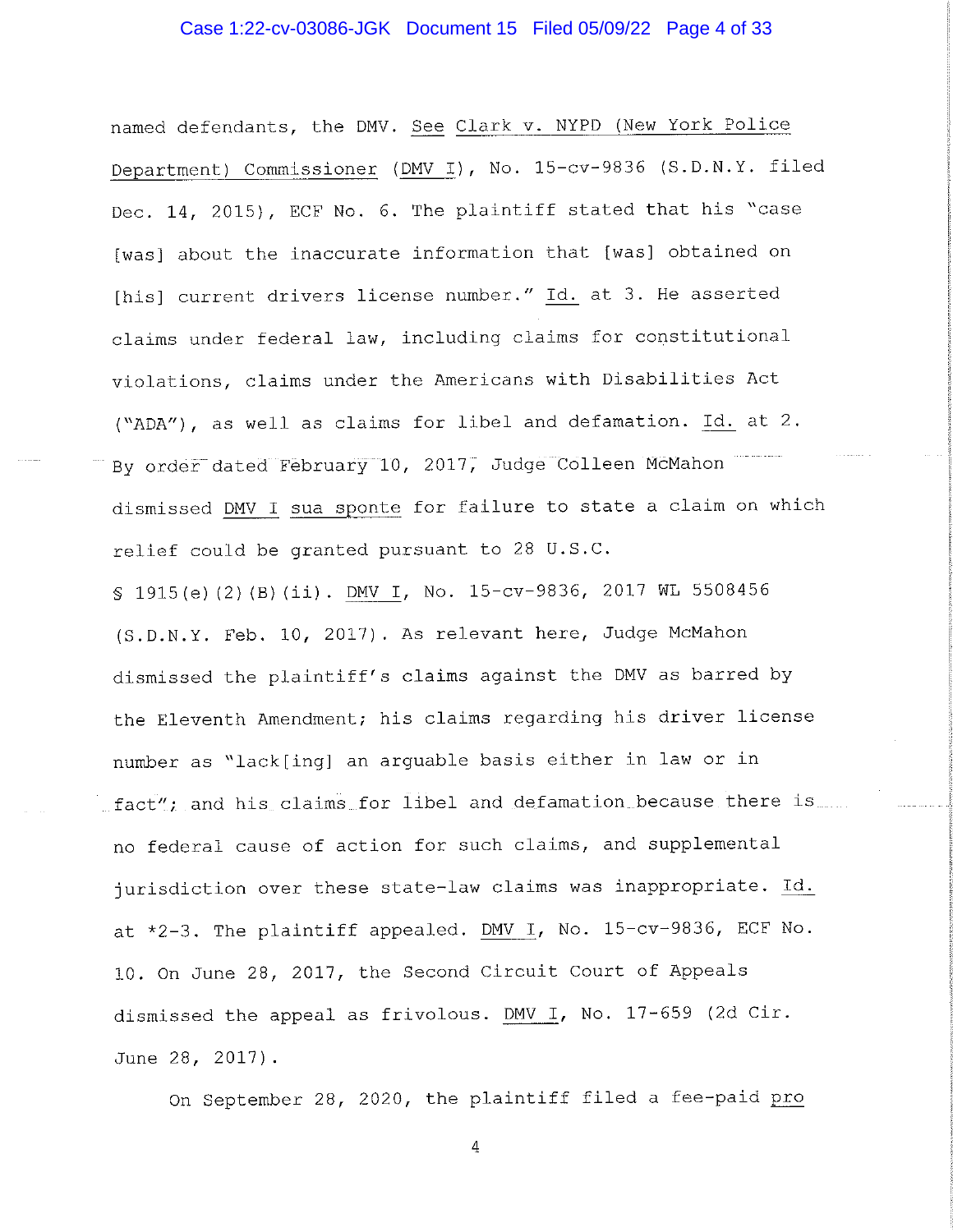## Case 1:22-cv-03086-JGK Document 15 Filed 05/09/22 Page 5 of 33

se action against the current Commissioner of the DMV, Mark Schroeder. Clark v. Schroeder (DMV II), No. 20-cv-8000 (S.D.N.Y. filed Sept. 28, 2020), ECF No. 1. The plaintiff asserted claims under federal law against Commissioner Schroeder

pertain[ing] to the leakage of [the plaintiff's] drivers license [number] by HRA for Social Services . . . on [July 11, 2014,] and by [the SSA] benefit entitlement after the [administrative law judge issued a] favorable decision on [July 10, 2012,] and also by [the USDOE which] falsified [an] amount of \$14,399.29 and [the] Student Loan Finance Corporation [which] falsified [an] amount of \$7,120.22.

Id. at 5. By order dated October 20, 2020, Judge Vernon S. Broderick directed the plaintiff to show cause why DMV II should not be dismissed as barred by the Eleventh Amendment. DMV II, No. 20-cv-8000, ECF No. 5. After the plaintiff responded to the order to show cause, Judge Broderick dismissed DMV II sua sponte as frivolous. DMV II, No. 20-cv-8000, 2020 WL 6525467 (S.D.N.Y. Nov. 5, 2020). On May 14, 2021, the Second Circuit Court of Appeals affirmed the dismissal. DMV II, 847 F. App'x 92 (2d Cir. 2021) (summary order), cert. denied, 142 S. Ct. 341 (2021).

#### $2.$ **HRA**

On August 15, 2013, the plaintiff, appearing pro se and proceeding IFP, brought an action against the HRA and then-HRA Commissioner Robert Doar. Clark v. Human Res. Admin. (HRA I), No. 13-cv-5757 (S.D.N.Y. filed Aug. 15, 2013), ECF No. 2. In his HRA I complaint, the plaintiff asserted claims under federal law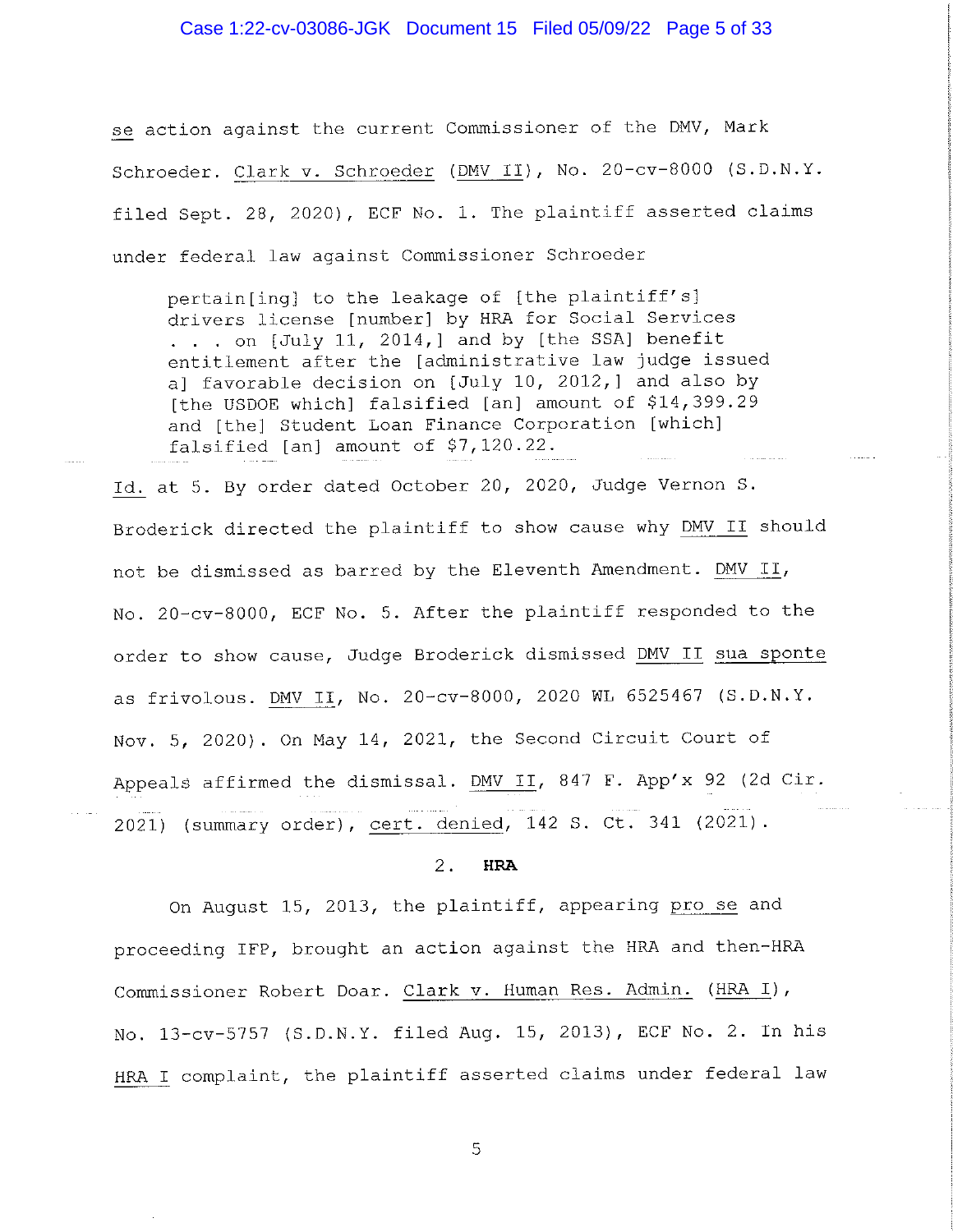# Case 1:22-cv-03086-JGK Document 15 Filed 05/09/22 Page 6 of 33

arising from the 2013 denial of his application for public benefits, including "food stamps." Id. at 3. Almost one month later, on September 11, 2013, the plaintiff filed another pro se action IFP against then-HRA Commissioner Doar. Clark v. Doar (HRA II), No. 13-cv-6460 (S.D.N.Y. filed Sept. 11, 2013), ECF No. 2. In his HRA II complaint, the plaintiff asserted claims relating to the amount of public benefits he had received. Id. at 3. By order dated September 30, 2013, Judge Loretta A. Preska consolidated HRA I and HRA II, and dismissed the actions sua sponte for failure to state a claim on which relief could be granted under 28 U.S.C. § 1915(e)(2)(B)(ii). HRA I, No. 13-cv-5757, ECF No. 4; HRA II, No. 13-cv-6460, ECF No. 4. Judge Preska dismissed the plaintiff's procedural due process claims under 42 U.S.C § 1983 because the plaintiff did not allege that he had taken advantage of all the available state remedies or show that those remedies were inadequate or inappropriate, and she dismissed the plaintiff's claims under Title II of the ADA... because he did not allege facts showing that he had been discriminated against because of his disability. Id. The plaintiff appealed, and on January 23, 2014, the Second Circuit Court of Appeals dismissed the appeal as frivolous. Clark v.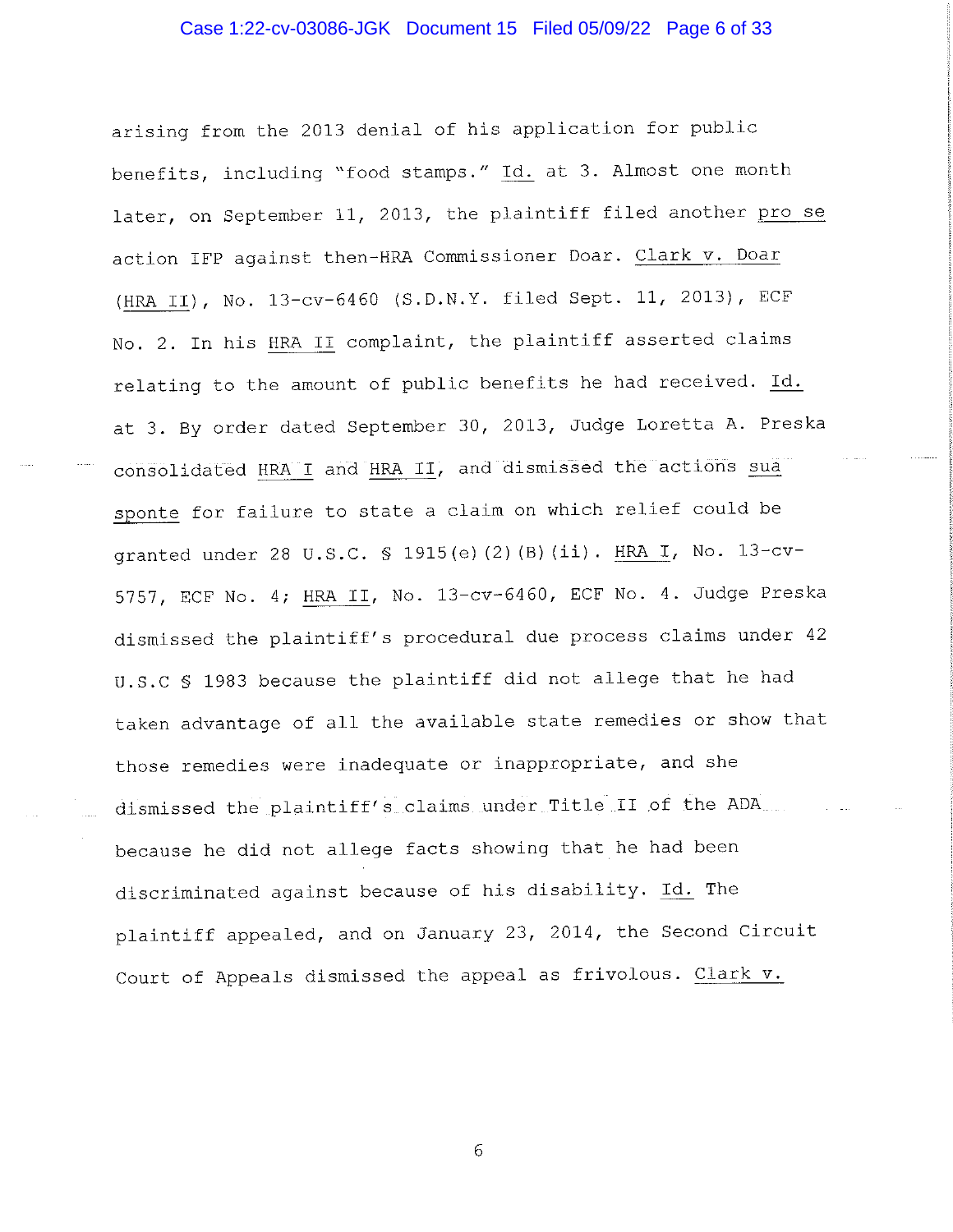# Case 1:22-cv-03086-JGK Document 15 Filed 05/09/22 Page 7 of 33

Human Res. Admin., Nos. 13-3882, 13-3973 (2d Cir. Jan. 23, 2014), cert. denied, No. 13-8865 (May 5, 2014).

On January 13, 2014, the plaintiff brought another pro se action against the HRA, proceeding IFP. Clark v. Human Res. Admin. (HRA III), No. 14-cv-0321 (S.D.N.Y. filed Jan. 13, 2014), ECF No. 2. In HRA III, the plaintiff again asserted claims under federal law arising from the denial of public benefits or of the full amount of those benefits to which he believed he was entitled. Id. at 3-4. By order dated April 1, 2014, Judge Preska dismissed HRA III sua sponte for failure to state a claim on which relief could be granted under 28 U.S.C.

§ 1915(e)(2)(B)(ii). HRA III, No. 14-cv-0321, ECF No. 4. Judge Preska again dismissed the plaintiff's procedural due process claims under 42 U.S.C \$ 1983 because the plaintiff did not allege any facts showing that he had fully exhausted state remedies or that those remedies were inadequate or inappropriate, and again dismissed the plaintiff's claims under Title II of the ADA because he did not allege any facts showing that he had been discriminated against because of his disability. Id. Judge Preska also dismissed the plaintiff's claims that he had previously raised under the doctrine of claim preclusion (also known as res judicata) or issue preclusion (also known as collateral estoppel). Id. The plaintiff appealed, and on August 6, 2014, the Second Circuit Court of Appeals

 $\overline{7}$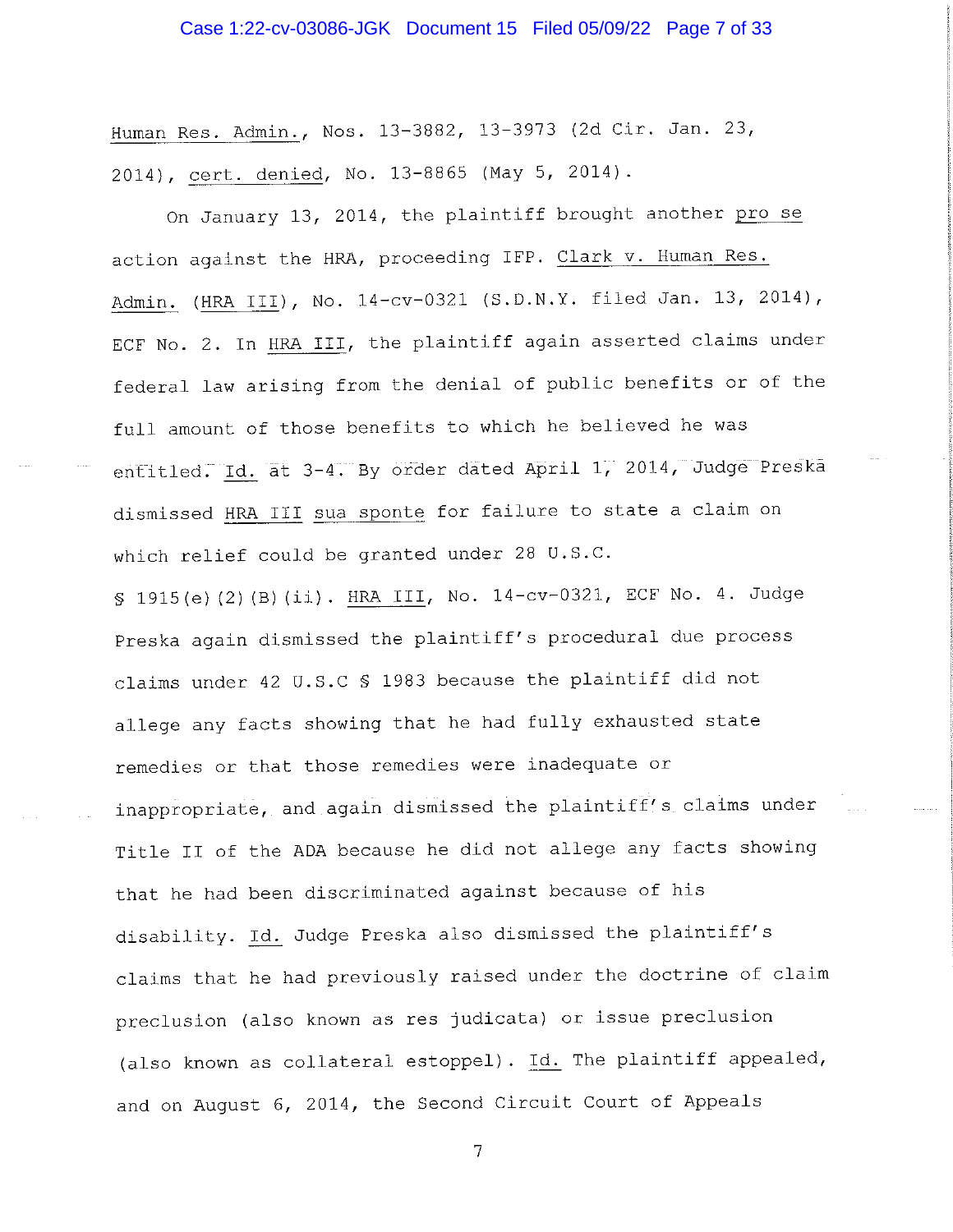# Case 1:22-cv-03086-JGK Document 15 Filed 05/09/22 Page 8 of 33

dismissed the appeal as frivolous, and warned the plaintiff as to the consequences of his "continued filing of duplicative, vexatious, or clearly meritless appeals, motions, or other papers," including a possible leave-to-file sanction imposed on his future appeals. HRA III, No. 14-1390 (2d Cir. Aug. 6, 2014), cert. denied. No. 14-5858 (Oct. 6, 2014), reh'g denied (Feb. 29,  $2016$ ).

The plaintiff sued the HRA yet again on January 21, 2014, appearing pro se and proceeding IFP. Clark v. Human Res. Admin. (HRA IV), No. 14-cv-0447 (S.D.N.Y. filed Jan. 21, 2014), ECF No. 2. In HRA IV, the plaintiff again asserted claims under federal law arising from the denial of his public benefits or the denial of the full amount of public benefits to which he believed he was entitled. Id. at 3. By order dated February 14, 2014, Judge Preska dismissed HRA IV sua sponte for failure to state a claim on which relief could be granted under 28 U.S.C.

\$ 1915(e)(2)(B)(ii). HRA IV, No. 14-cv-0447, ECF No. 3. Judge Preska dismissed the plaintiff's procedural due process claims under 42 U.S.C § 1983, and his claims under Title II of the ADA, for the same reasons that she had dismissed those claims or similar claims in the plaintiff's previous actions. Id. Judge Preska warned the plaintiff that "further duplicative litigation in this Court may result in an order barring Plaintiff from filing new actions [IFP] without prior permission." Id. at 4.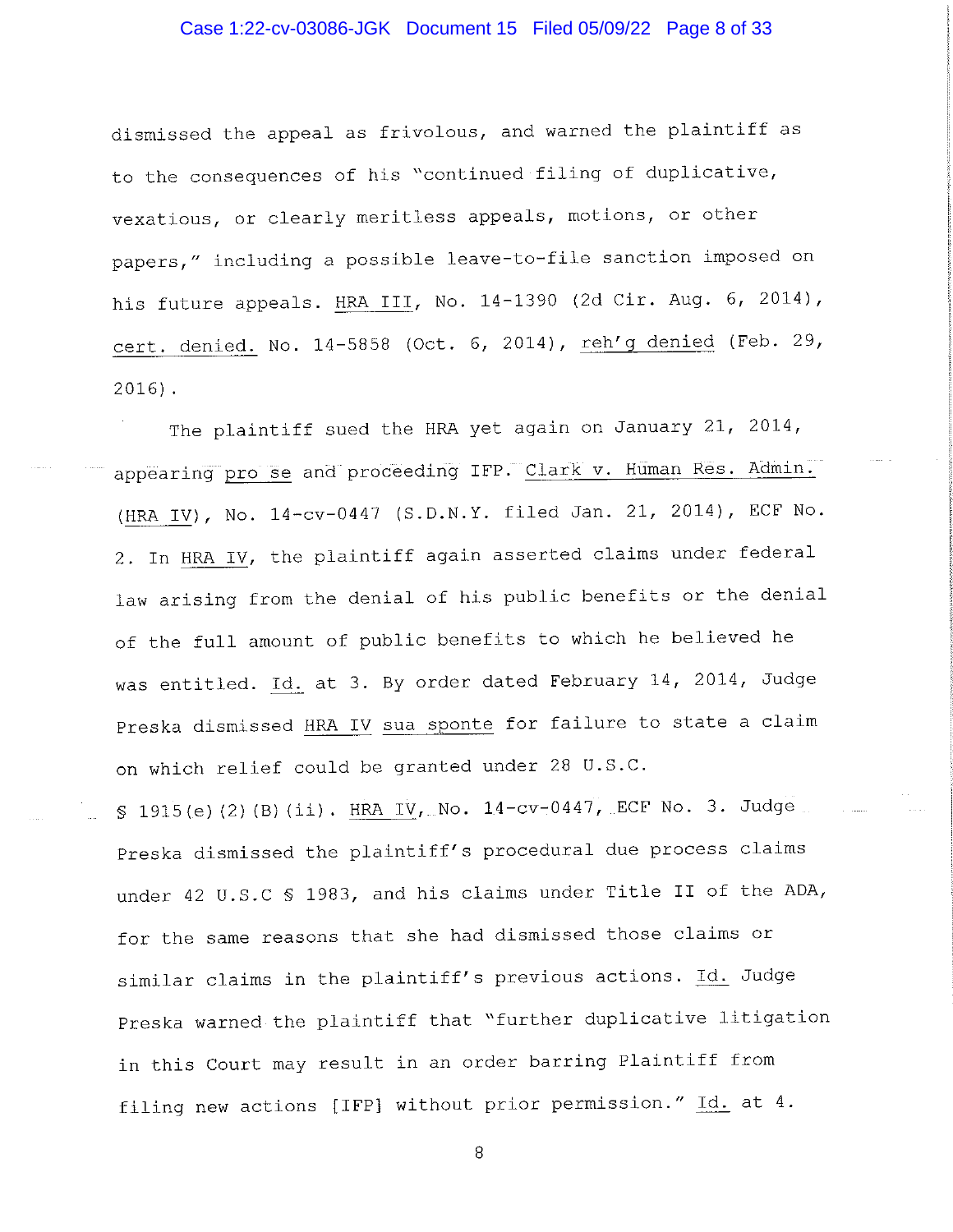## Case 1:22-cv-03086-JGK Document 15 Filed 05/09/22 Page 9 of 33

The plaintiff appealed. On May 30, 2014, the Second Circuit Court of Appeals dismissed the appeal as frivolous. HRA IV, No. 14-659 (2d Cir. May 30, 2014), cert. denied, No. 14-5568 (Oct. 6, 2014), reh'g denied (Feb. 29, 2016).

On February 7, 2014, the plaintiff filed a pro se action against the HRA Commissioner, proceeding IFP. Clark v. Comm'r HRA (HRA V), No. 14-cv-0831 (S.D.N.Y. filed Feb. 7, 2014), ECF No. 2. The plaintiff asserted claims under federal law in HRA V arising from the discontinuation of his public benefits. Id. at 3. By order dated April 23, 2014, Judge Preska dismissed HRA V for failure to state a claim on which relief could be granted under 28 U.S.C. § 1915(e)(2)(B)(ii). HRA V, No. 14-cv-0831, ECF No. 4. The order recounted the plaintiff's litigation history and dismissed the plaintiff's claims under 42 U.S.C \$ 1983, Title II of the ADA, and the Rehabilitation Act for the same reasons she had dismissed those claims or similar claims in the plaintiff's previous actions. Id. Judge Preska reiterated her previous warning that "duplicative litigation in this Court may result in an order barring Plaintiff from filing new actions [IFP] without prior permission." Id. at 5-6. The plaintiff appealed. On July 17, 2014, the Second Circuit Court of Appeals dismissed the appeal as frivolous. HRA V, No. 14-1636 (2d Cir. July 17, 2014), cert. denied, No. 14-5566 (Oct. 6, 2014), reh'g denied (Feb. 29, 2016).

 $\mathbf 9$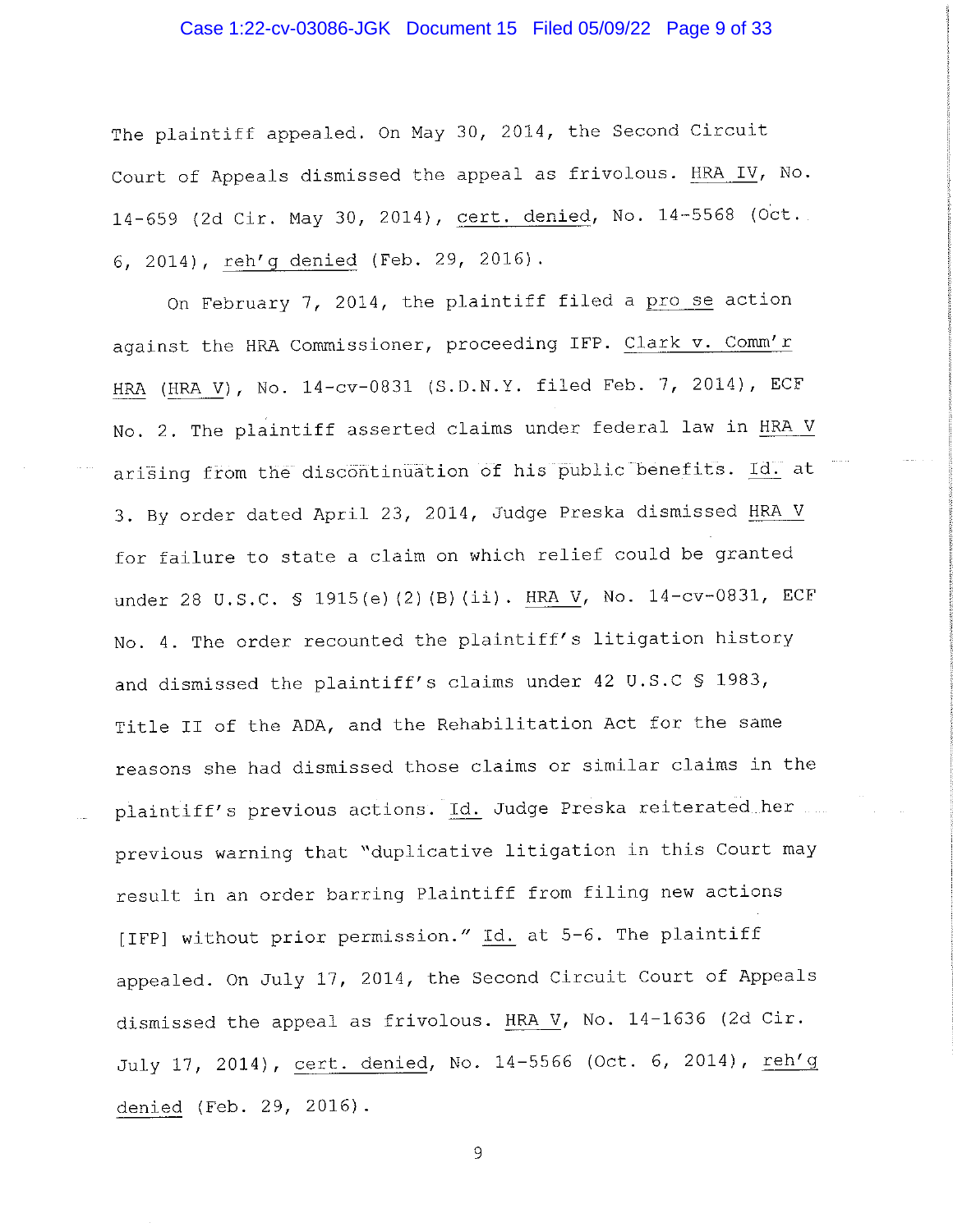#### $\overline{3}$ . **USDOE**

On July 24, 2015, the plaintiff, proceeding IFP, brought a pro se action against the USDOE. Clark v. USDOE (USDOE I), No. 15-cv-5863 (S.D.N.Y. filed July 24, 2015), ECF No. 2. The plaintiff's amended complaint named the USDOE, Allied Interstate, and the Student Loan Finance Corporation as defendants, and asserted claims for violations of the plaintiff's federal constitutional rights and violations of the ADA. USDOE I, No. 15-cv=5863, ECF No. 5. The plaintiff's claims against the USDOE arose from a dispute regarding the payment of student loans; the plaintiff claimed that he had been the victim of identity theft. See id. at 3. After USDOE I was reassigned to Judge McMahon, the Government filed a motion to remand the matter to the USDOE for further administrative proceedings. USDOE I, No. 15-cv-5863, ECF No. 30. By order dated May 11, 2016, Judge McMahon granted the Government's motion. USDOE I, No. 15-cv-5863, ECF No. 45. Judge McMahon noted that the Government had "confessed error - that is, it ha[d] admitted that its examiner made an error of law when considering the plaintiff's application - and ha[d] asked that the case be remanded so that it [could] be reconsidered under the appropriate legal standard." Id. Judge McMahon also noted that "[t]he case may be reopened following receipt of a new agency decision on plaintiff's request for discharge." Id. The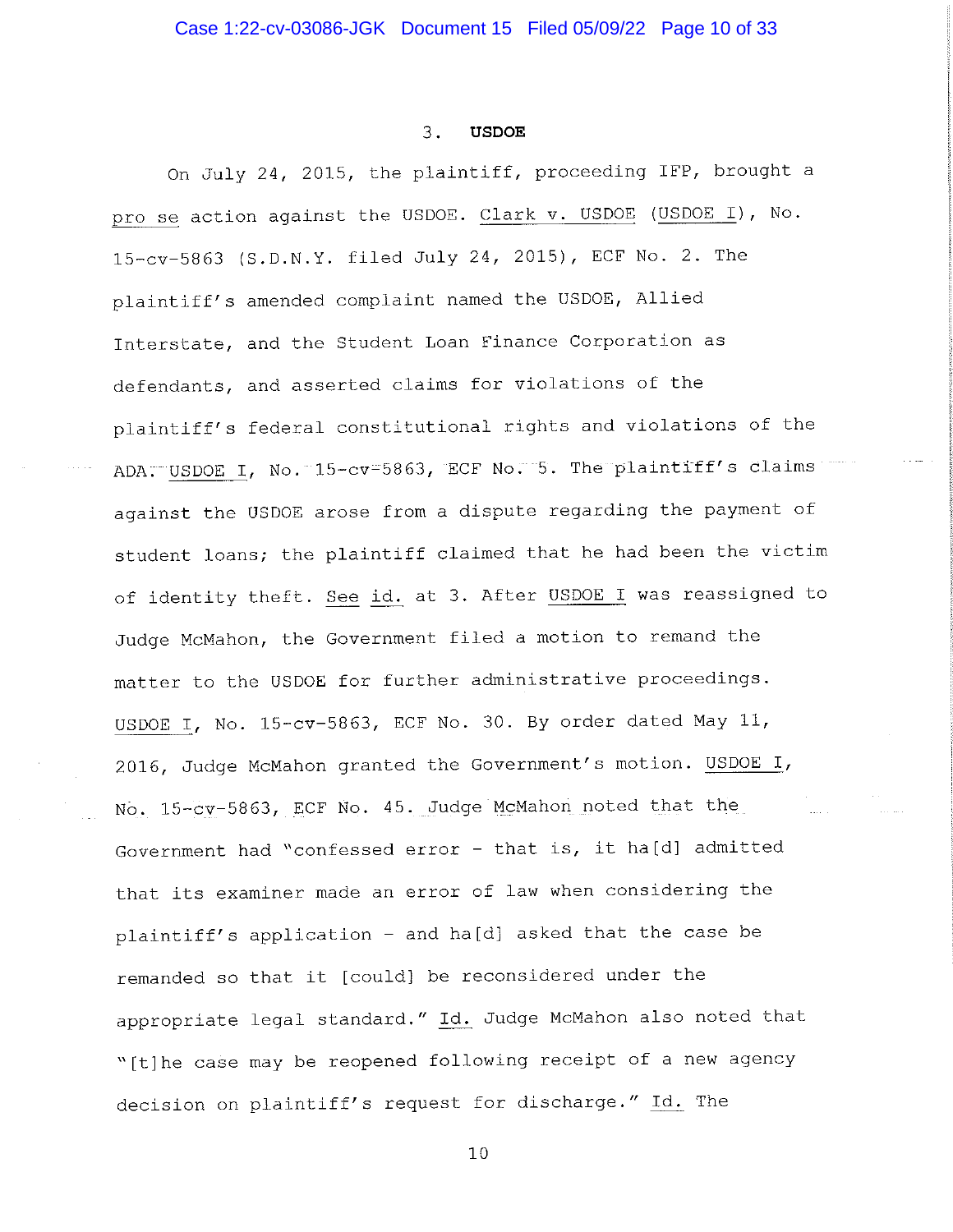plaintiff appealed. On July 27, 2016, the Second Circuit Court of Appeals dismissed the appeal for lack of jurisdiction because a final order had not been issued by the district court. USDOE I, No. 16-1535 (2d Cir. July 27, 2016). On January 9, 2017, the Supreme Court of the United States dismissed the plaintiff's petition for a writ of certiorari. USDOE I, 137 S. Ct. 639 (2017). Finding that the plaintiff had "repeatedly abused this Court's process," the Supreme Court directed the Clerk "not to accept any further petitions in noncriminal matters from [the plaintiff] unless the docketing fee required by Rule 38(a) is paid and petition submitted in compliance with Rule 33.1." Id.

On October 12, 2018, the plaintiff filed a fee-paid pro se action against the Student Loan Finance Corporation ("SLFC"). Clark v. Student Loan Fin. Corp. (USDOE II), No. 18-cv-9354 (S.D.N.Y. filed Oct. 12, 2018), ECF No. 1. He later amended his complaint to name both the SLFC and the USDOE as defendants. USDOE II, 18-cv-9354, ECF No. 4. The plaintiff again asserted claims of identity theft and claims arising from a student loan debt dispute. See id. at 5-6. The Government filed a motion to dismiss the plaintiff's claims against the USDOE under Rules 12(b)(1) and (6) of the Federal Rules of Civil Procedure. USDOE II, No. 18-cv-9354, ECF No. 39. In an opinion and order dated September 16, 2019, Judge J. Paul Oetken granted the Government's motion to dismiss, but granted the plaintiff leave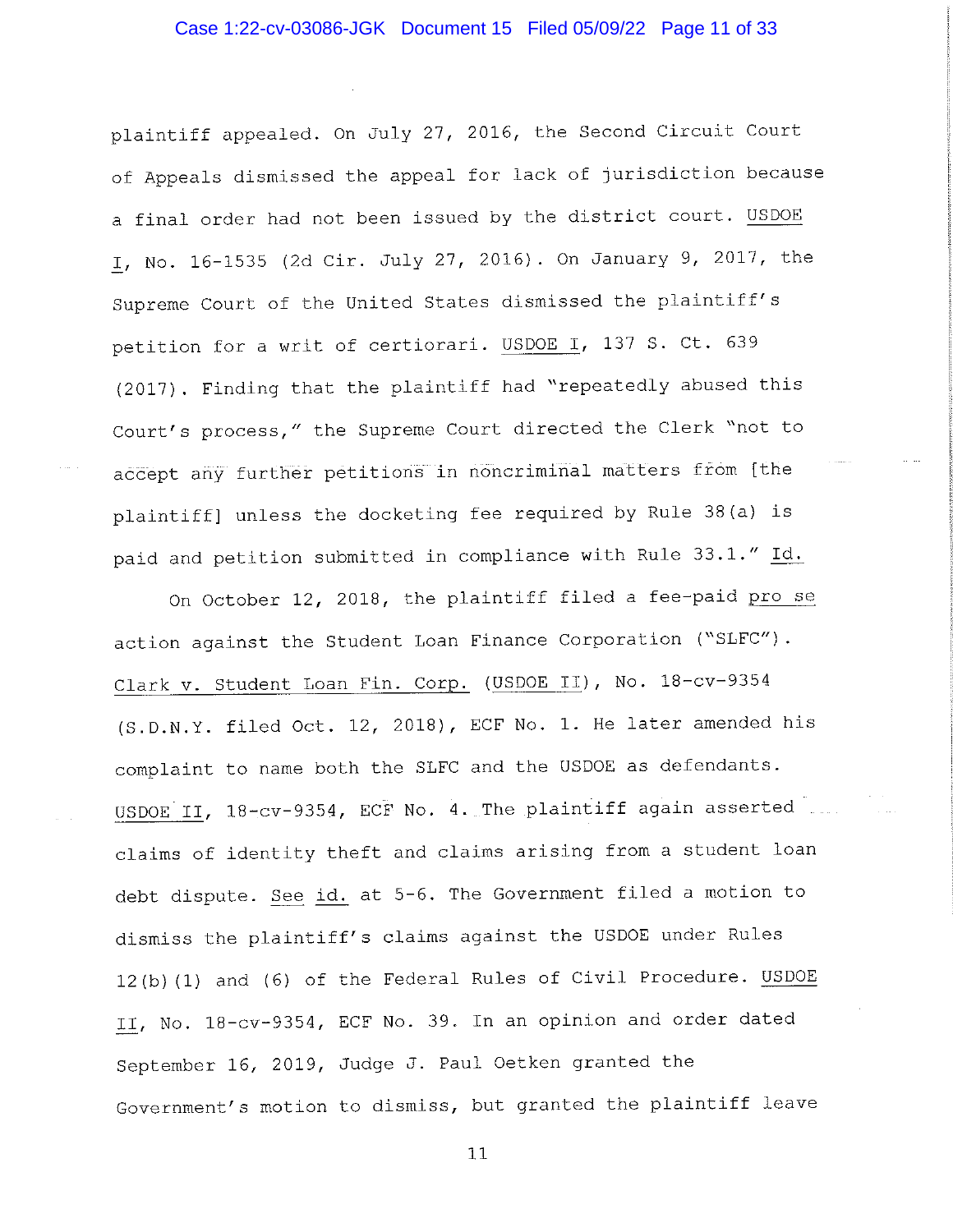### Case 1:22-cv-03086-JGK Document 15 Filed 05/09/22 Page 12 of 33

to amend his complaint to assert claims against the USDOE under the Administrative Procedure Act ("APA"). USDOE II, No. 18-cv-9354, 2019 WL 4412571 (S.D.N.Y. Sept. 16, 2019). As relevant here, Judge Oetken granted the Government's motion to dismiss for failure to state a claim as to the plaintiff's claims against the USDOE under Title II of the ADA and the Rehabilitation Act because the plaintiff did not allege any facts showing that he was discriminated against because of his disability and because, with respect to the plaintiff's claims under Title II of the ADA, the USDOE is not a public entity for the purpose of liability under that provision. See id. at \*3. Judge Oetken understood the plaintiff's constitutional claim against the USDOE as being "a due process claim under the Fifth Amendment . . . that the [USDOE] garnished his Social Security disability payments . . . without due process." Id. at \*4. Judge Oetken dismissed those claims because the plaintiff did not show "that he was not provided with adequate written notice of garnishment," and because "the statutory scheme . . . requires only certification to the Department of Treasury that the debt is eligible for collection and all due process protections have been met." Id. Judge Oetken found that "the allegations establish [ed] that Plaintiff was given adequate process." Id. However, in light of the plaintiff's pro se status, and because any claims the plaintiff could have had under the APA would not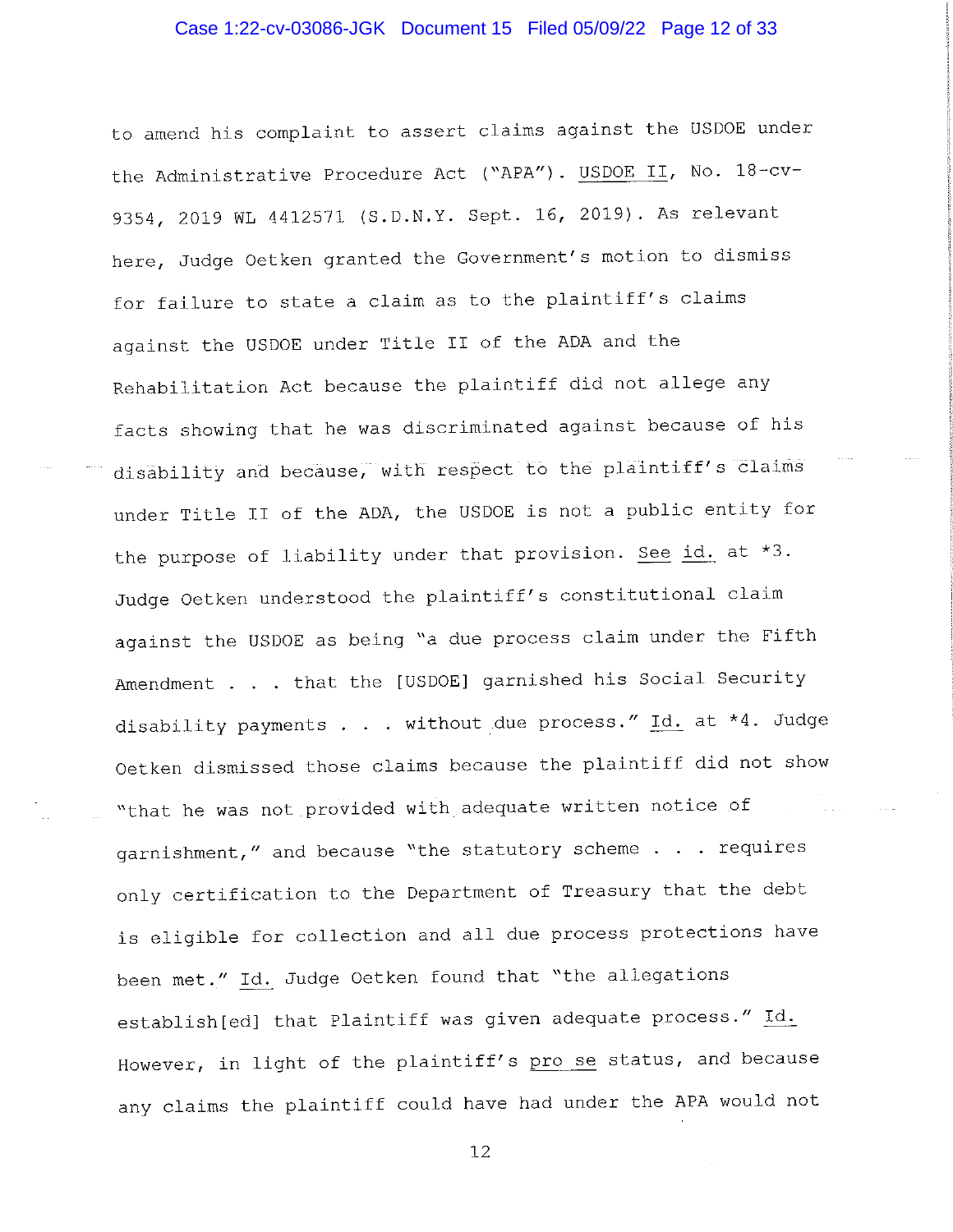## Case 1:22-cv-03086-JGK Document 15 Filed 05/09/22 Page 13 of 33

have been ripe at the time that he filed the amended complaint, Judge Oetken granted the plaintiff leave to amend his complaint to assert claims under the APA. Id. at \*5. The plaintiff appealed. On February 7, 2020, the Second Circuit Court of Appeals dismissed the appeal as frivolous. USDOE II, No. 19-3263, 2020 WL 1683441 (2d Cir. Feb. 7, 2020). By order dated September 18, 2020, Judge Oetken dismissed USDOE II with prejudice because the plaintiff had not filed an amended complaint. USDOE II, No. 18-cv-9354, ECF No. 53.

#### **OTDA**  $4$ .

On October 31, 2018, the plaintiff filed a fee-paid pro se action against the "State Commissioner of Social Service Department." Clark v. State Comm'r of Soc. Serv. Dep't (OTDA I), No. 18-cv-10038 (S.D.N.Y. filed Oct. 31, 2018), ECF No. 1. He asserted claims arising from the discontinuance of his public benefits. See id. at 5-10. The "Commissioner" filed a motion under Rules 12(b) (1) and (6) of the Federal Rules of Civil Procedure. OTDA I, No. 18-cv-10038, ECF No. 17. By order dated April 23, 2019, Judge Preska construed OTDA I as brought against the OTDA and, among other things, granted the OTDA's motion to dismiss. OTDA I, No. 18-cv-10038, 2019 WL 11637254 (S.D.N.Y. Apr. 23, 2019). In particular, Judge Preska dismissed OTDA I for lack of subject matter jurisdiction as barred by the Eleventh Amendment, and, to the extent that the plaintiff was attempting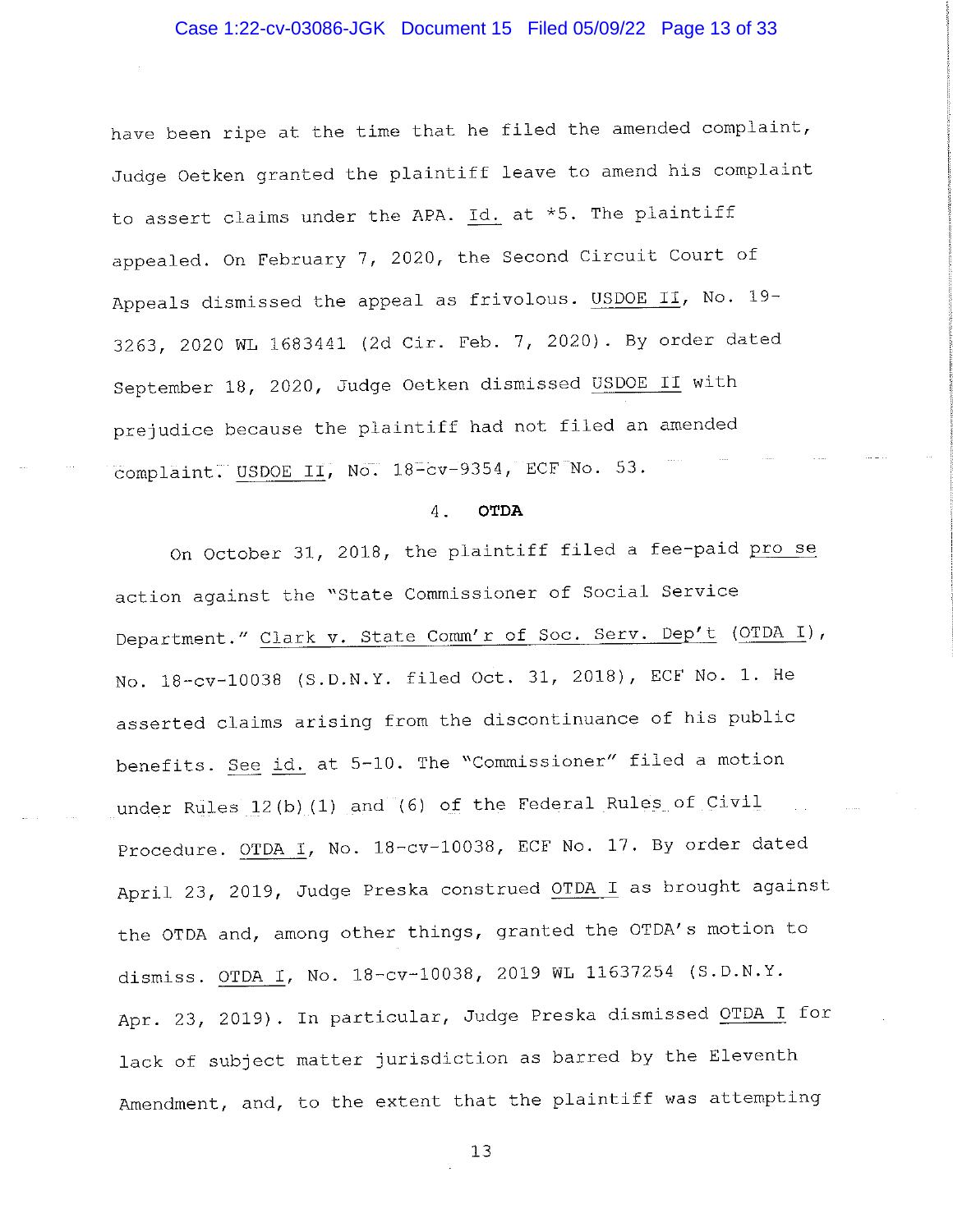Case 1:22-cv-03086-JGK Document 15 Filed 05/09/22 Page 14 of 33

to appeal final state-court decisions, dismissed such claims under the Rooker-Feldman doctrine. Id. at \*2. The plaintiff appealed. On October 23, 2019, the Second Circuit Court of Appeals dismissed the appeal for lack of jurisdiction. OTDA I, No. 19-1823, 2019 WL 11718840 (2d Cir. Oct. 23, 2019), cert. denied, 140 S. Ct. 2513 (2020).

#### $5.$ **SSA**

On October 2, 2008, the plaintiff, proceeding IFP, brought a pro se action against the SSA Commissioner. Clark v. Comm'r of Soc. Sec. (SSA I), No. 08-cv-8443 (S.D.N.Y. filed Oct. 2, 2008), ECF No. 2. The plaintiff sought judicial review of the SSA Commissioner's final administrative decisions denying him disability benefits. Id. The Government moved for judgment on the pleadings under Rule 12(c) of the Federal Rules of Civil Procedure, asking the court to affirm the Commissioner's final administrative decisions and to dismiss the action. SSA I, No. 08-cv-8443, ECF No. 10. By order dated May 11, 2009, Judge Alvin K. Hellerstein granted the Government's motion. SSA I, No. 08cv-8443, 2009 WL 1309094 (S.D.N.Y. May 11, 2009). The plaintiff appealed. On May 19, 2010, the Second Circuit Court of Appeals vacated the May 11, 2009 dismissal and instructed the district court to remand the matter to the SSA Commissioner. SSA I, No. 09-2974 (2d Cir. May 19, 2010). In a letter filed by the Government on September 6, 2019, the Government updated the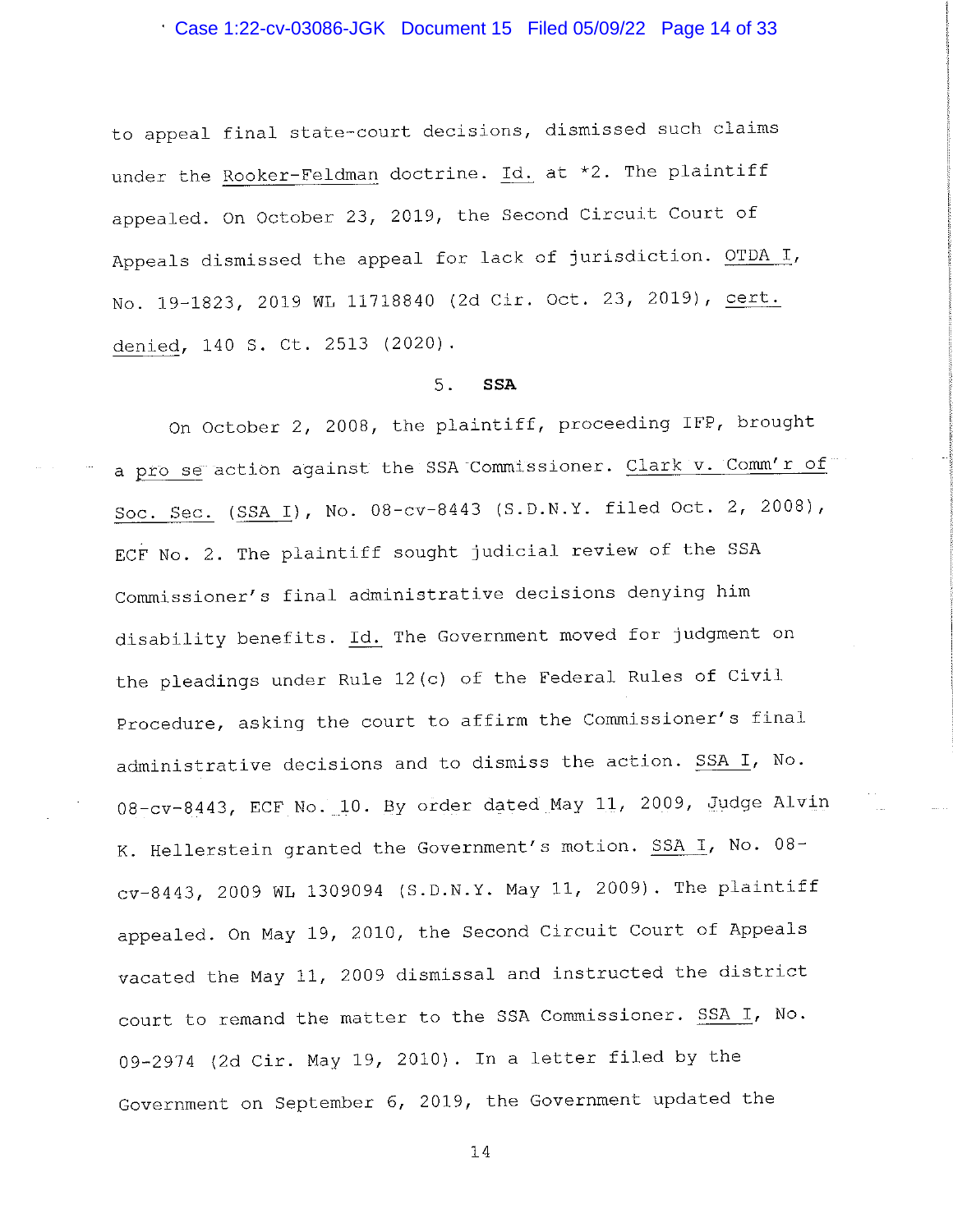## Case 1:22-cv-03086-JGK Document 15 Filed 05/09/22 Page 15 of 33

court "that a final judgment remanding the case to the Commissioner should have been entered but was not. However, because the matter has since been finally resolved in Plaintiff's favor, this case is now moot." SSA I, No. 08-cv-8443, ECF No. 24. The Government noted that, upon remand to the SSA Commissioner, an administrative law judge issued "a fully favorable decision" as to the plaintiff's application for Social Security benefits. Id. The Government advocated for no further action in the matter. Id. By order dated September 10, 2019, Judge Hellerstein ordered SSA I closed for the reasons discussed in the Government's letter. SSA I, No. 08-cv-8443, ECF No. 25. The plaintiff appealed. On January 15, 2020, the Second Circuit Court of Appeals dismissed the appeal as frivolous. SSA I, No. 19-2966 (2d Cir. Jan. 15, 2020).

On December 19, 2012, the plaintiff filed a pro se action IFP against the SSA. Clark v. Soc. Sec. Admin. (SSA II), No. 12cy-9274 (S.D.N.Y. filed Dec. 19, 2012), ECF No. 2. By order dated February 21, 2013, Judge Preska dismissed SSA II sua sponte because the SSA decision for which the plaintiff was seeking judicial review was not a final administrative decision. SSA II, No. 12-cv-9274, ECF No. 5. The plaintiff appealed. On May 9, 2013, the Second Circuit Court of Appeals vacated the dismissal and remanded the action to the district court to determine (1) whether the district court remanded SSA I to the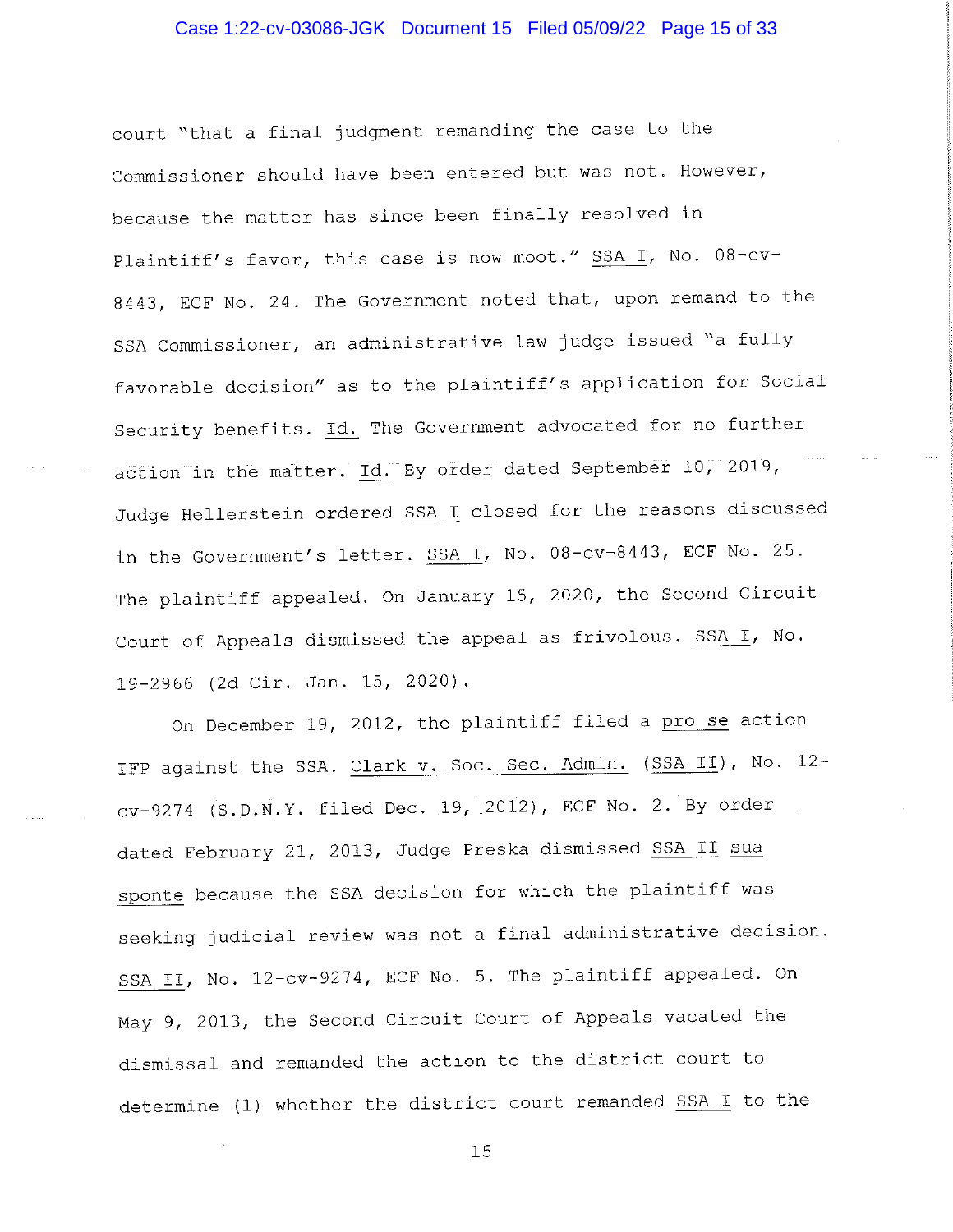## Case 1:22-cv-03086-JGK Document 15 Filed 05/09/22 Page 16 of 33

SSA Commissioner, (2) what agency activity had taken place since the Second Circuit Court of Appeals had ordered remand in SSA I, and (3) whether letters submitted by the plaintiff constituted the Commissioner's final administrative decision. SSA II, No. 13-866 (2d Cir. May 9, 2013). Upon remand, SSA II was reassigned to Judge Hellerstein as related to SSA I. The plaintiff then filed an amended complaint in which he requested Social Security disability benefits. SSA II, No. 12-cv-9274, ECF No. 12. The Government filed a motion to dismiss SSA II under Rules 12(b)  $(1)$ , 12(b)  $(6)$ , and 56(a) of the Federal Rules of Civil Procedure, for lack of jurisdiction, failure to state a claim, and alternatively, for summary judgment. SSA II, No. 12-cv-9274, ECF No. 25. By order dated September 3, 2014, Judge Hellerstein granted the Government's motion. SSA II, No. 12-cv-9274, ECF No. 33. Judge Hellerstein found that some of the plaintiff's claims against the SSA were untimely and lacked merit because the plaintiff had received favorable determinations from the SSA, and dismissed other claims for lack of jurisdiction because the plaintiff had not exhausted available administrative remedies. Id. Judge Hellerstein also dismissed the plaintiff's claims under Title II of the ADA and the Rehabilitation Act, because the SSA is not a public entity under the ADA and is therefore not liable under that statute, and because a private right of action for damages was not authorized under the Rehabilitation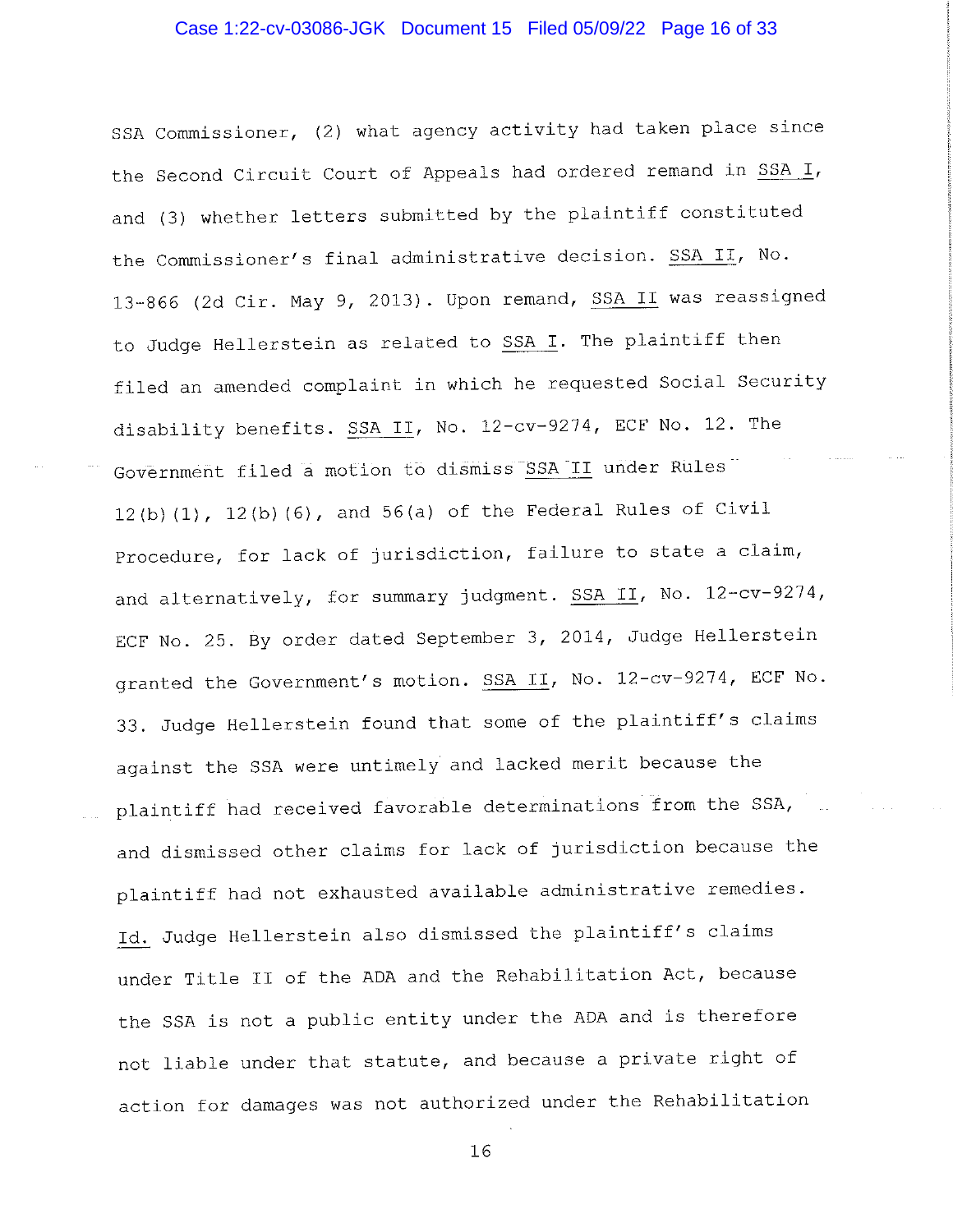### Case 1:22-cv-03086-JGK Document 15 Filed 05/09/22 Page 17 of 33

Act. Id. Judge Hellerstein also dismissed the plaintiff's equal protection claims for failure to state a claim because the plaintiff did not allege that he was "a victim of selective enforcement or application of the law, or that he was treated differently from others similarly situated on account of an impermissible ground." Id. The plaintiff appealed. On December 29, 2014, the Second Circuit Court of Appeals dismissed the appeal as frivolous. SSA II, No. 14-3500 (2d Cir. Dec. 29, 2014), cert. dismissed, No. 14-8118 (Mar. 23, 2015), reconsideration denied, (Apr. 27, 2015).

#### The Present Complaint  $B.$

The Court understands the plaintiff's present complaint as asserting (1) claims for federal constitutional violations under 42 U.S.C. § 1983; (2) claims for disability discrimination under the Fair Housing Act ("FHA"), Title II of the ADA, and the Rehabilitation Act; (3) claims under the APA, the Federal Tort Claims Act ("FTCA"), and the Social Security Act; and (4) claims under state law.

#### $1$ . **DMV**

As to the DMV, the plaintiff alleges that he "was never given any kind of notice or hearing as to why [his drivers'] license [was] damaged or leaked upon by another party by adding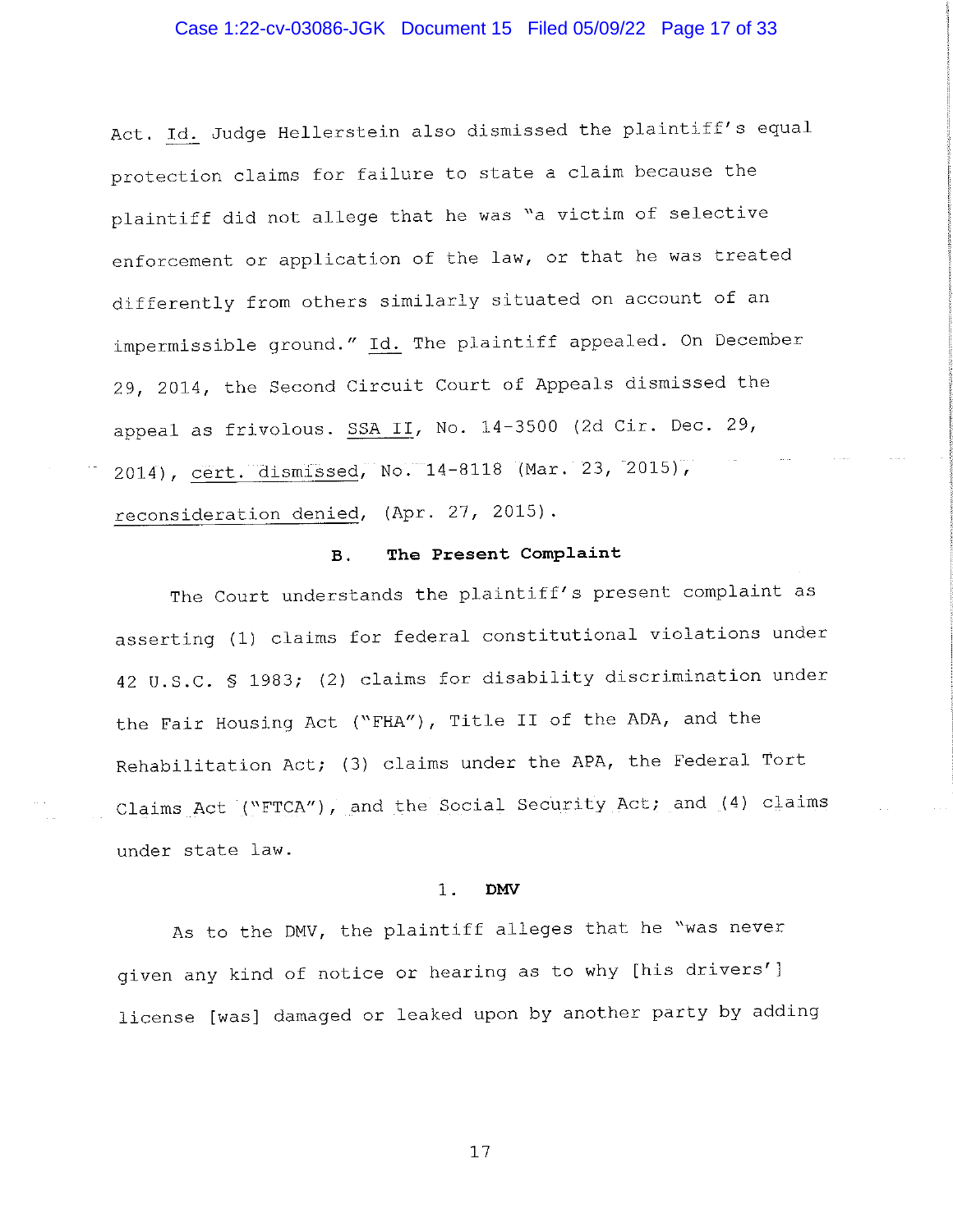### Case 1:22-cv-03086-JGK Document 15 Filed 05/09/22 Page 18 of 33

another line to [his drivers'] license." ECF No. 1-1, at 13-14.4 The plaintiff alleges that "[t]he previous judge did not give the previous defendant time to file an answer and dismissed the case before the previous defendant could answer [, ] which violates" Rule 4(m) of the Federal Rules of Civil Procedure. Id. at 14. The plaintiff asserts that under Ex Parte Young, 209 U.S. 123 (1908), "[t]here is an exception to [Eleventh Amendment] immunity," and that "[t]he exception is [his] gold bars from [his] estate account [he is] the only legal heir of the estate." Id. He further alleges that "[e]ven if [Eleventh Amendment] immunity was implemented[,] the local agency for [the DMV] has to give [him] notice or hearing stating why [his drivers'] license is damaged without any restrictions labeled on [his] current license." Id.

#### OTDA Commissioner, HRA, and SSA Commissioner  $2.$

The plaintiff makes the following allegations as to the OTDA, the HRA, and the SSA:

Commissioner of OTDA/HRA for social services The discontinued [the plaintiff's] benefits knowing that [the plaintiff] had an entitled physical disability. [The plaintiff] won [his] hearing for [Supplemental Security Income/Social Security Disability Insurance ("SSI" and "SSD")] on [July 10, 2012,] which is before [his] appointment from HRA for social services work requirements and before the OTDA hearing so there should not have been any discussion regarding employment qualifications. [The plaintiff does not] know the exact day the embezzlement started for [his] SSD benefits

<sup>4</sup> The Court uses the pagination from ECF when citing to the present complaint.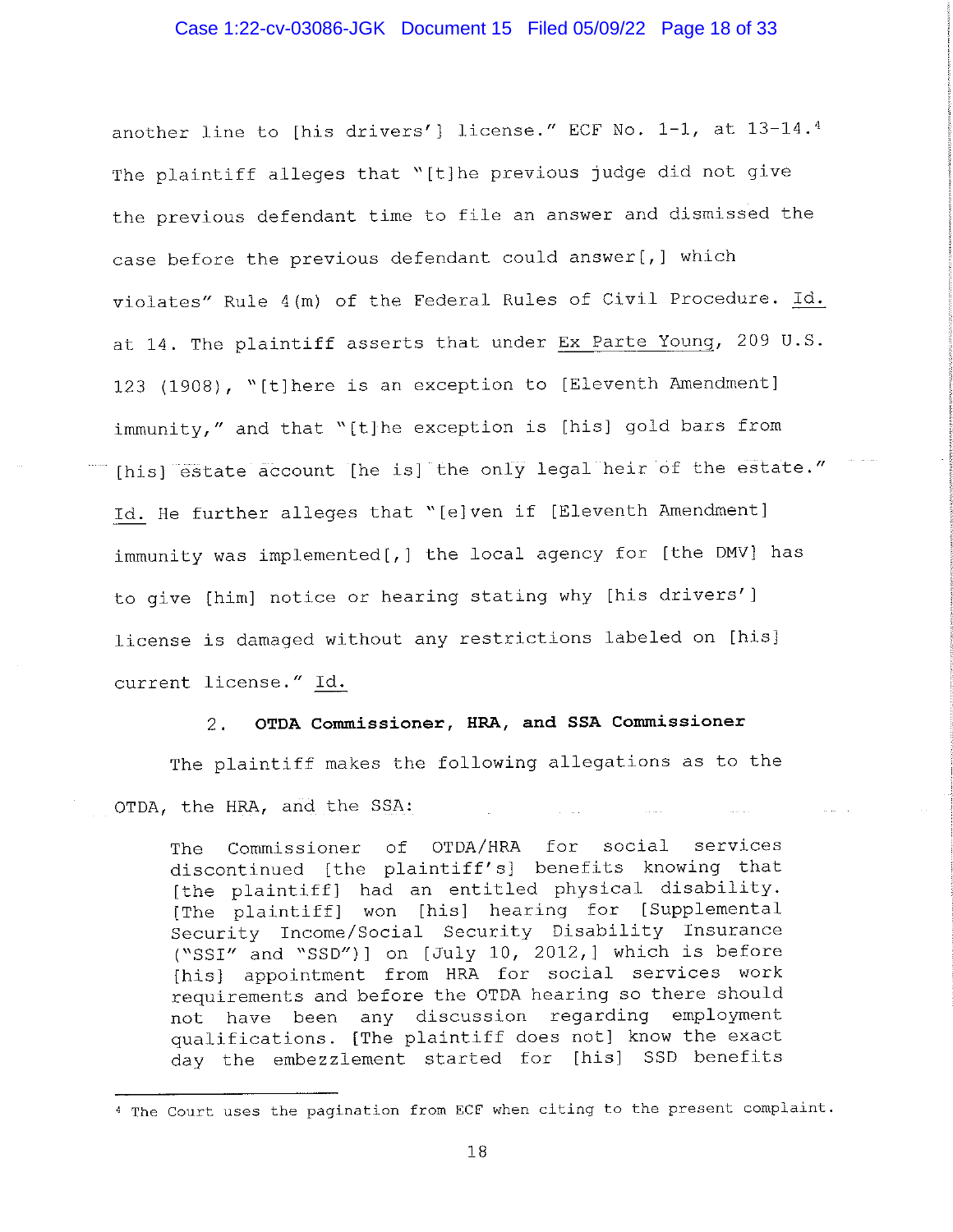### Case 1:22-cv-03086-JGK Document 15 Filed 05/09/22 Page 19 of 33

because the benefits should have started after [he] won [his] hearing but there are two different dates. One is the inappropriate date of [October 27, 2006,] in which [the plaintiff] did not apply on and another date is [his] [M]edicare care start date which states [October 1, 2008,] which is incorrect. The date should be the date of [his] hearing[,] which is [July 10, 2012].

Id.

 $\sim 10^{-1}$ 

**Contractor** 

#### $3.$ **USDOE**

The plaintiff alleges that the USDOE "confessed to an error and never corrected the error. As you can see from the student loan interest calculator that the total amount was incorrect but all debts were paid in 2013[,] a total of \$50,354.90." Id. at 14-15 (emphasis in original).

#### $4 -$ **NYCHA**

As to NYCHA, the plaintiff alleges that he "was given assigned case numbers from NYCHA for over fifteen years without appropriate housing. [The plaintiff is] undomiciled which violates" Title II of the ADA. Id. at 15 (emphasis in original).

### III. DISCUSSION

The Court will address the plaintiff's claims against each named defendant separately.

#### **NYCHA** Α.

The Court understands the plaintiff's complaint as asserting claims against NYCHA under the FHA, Title II of the ADA, the Rehabilitation Act, and 42 U.S.C. § 1983. For the reasons discussed below, the Court dismisses the plaintiff's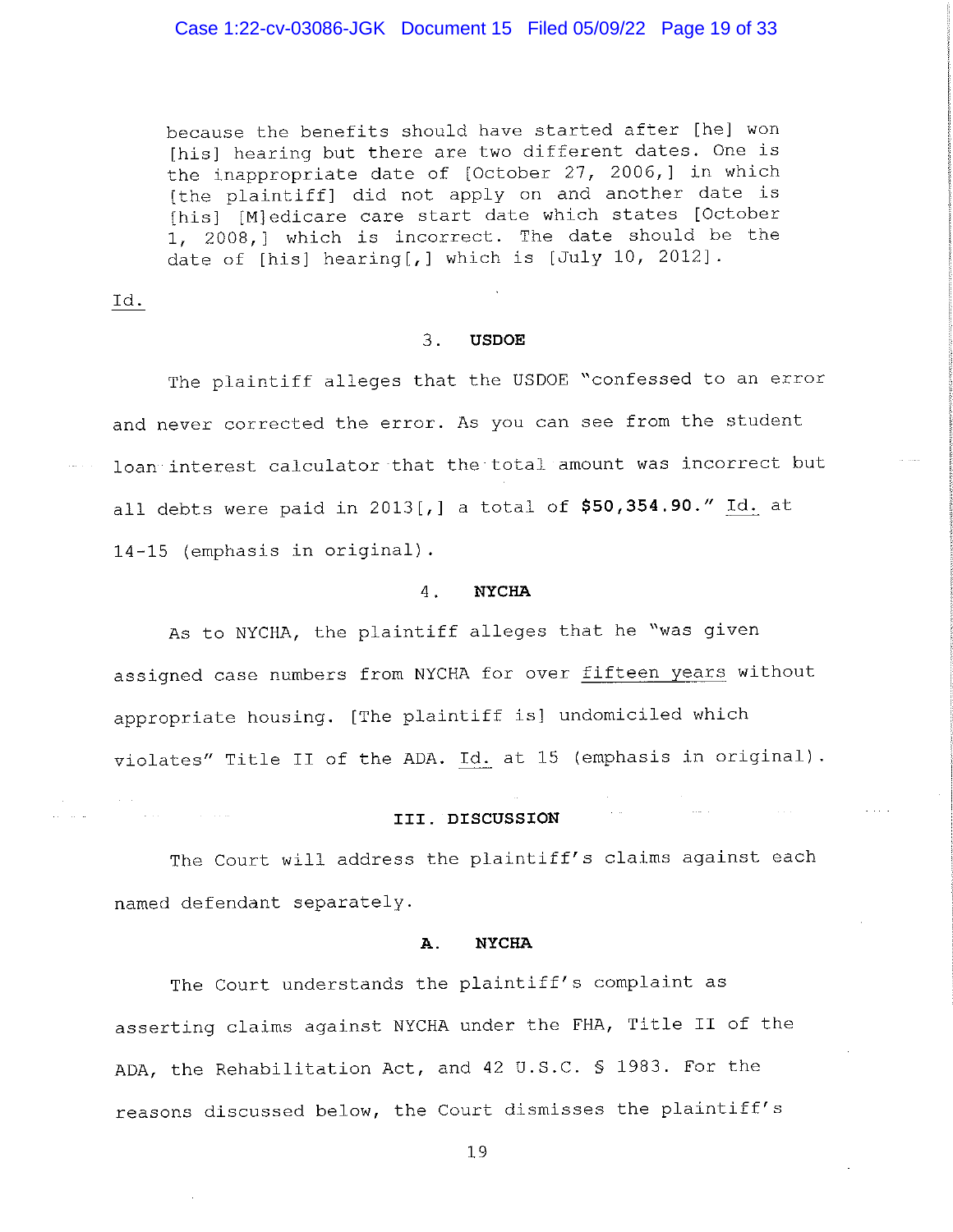## Case 1:22-cv-03086-JGK Document 15 Filed 05/09/22 Page 20 of 33

complaint against NYCHA in its entirety, but grants the plaintiff leave to replead those claims.

#### $1.$ **FHA**

The FHA "broadly prohibits discrimination in housing." Gladstone, Realtors v. Vill. of Bellwood, 441 U.S. 91, 93 (1979). As relevant here, the FHA makes it unlawful to "discriminate in the . . . rental [of], or to otherwise make unavailable or deny, a dwelling to any  $\ldots$  renter because of" the individual's disability. 42 U.S.C.  $\frac{1}{5}$  3604(f)(1). The FHA was also prohibits discrimination against "any person in the terms, conditions, or privileges of sale or rental of a dwelling, or in the provision of services or facilities in connection with such a dwelling, because of a [disability]."  $42 \text{ U.S.C. }$  \$ 3604(f)(2).

"To demonstrate a disability under the FHA, a plaintiff must show: (1) 'a physical or mental impairment which substantially limits one or more . . . major life activities'; (2) 'a record of having such an impairment'; or (3) that he or she is 'regarded as having such an impairment.'" Rodriguez v. Vill. Green Realty, Inc., 788 F.3d 31, 40 (2d Cir. 2015) (quoting 42 U.S.C. § 3602(h)). Generally, to state a claim for intentional discrimination under the FHA, a plaintiff must plausibly allege that he (1) was a member of a protected class, (2) suffered an adverse action, and (3) "has at least minimal support for the proposition that the housing provider was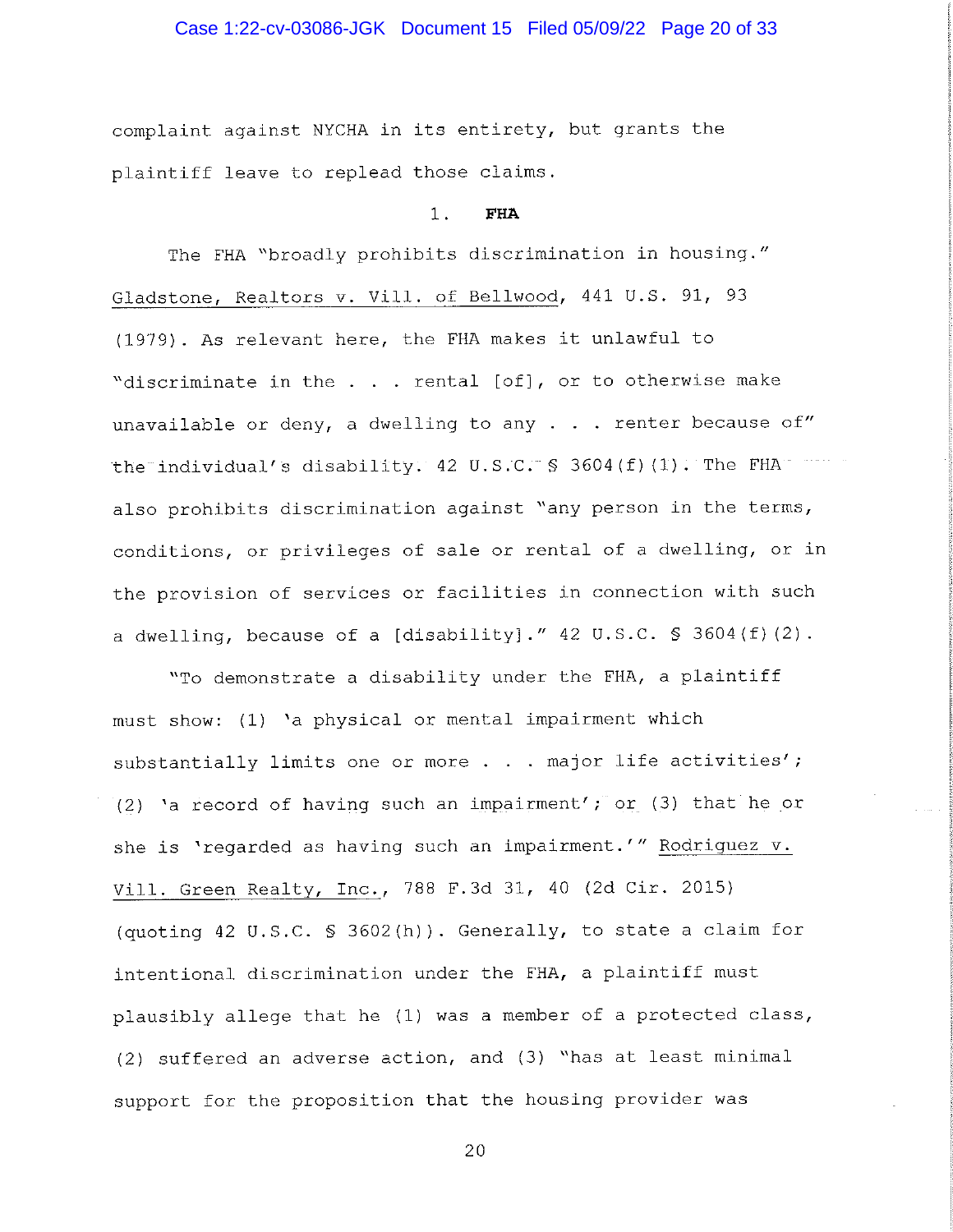### Case 1:22-cv-03086-JGK Document 15 Filed 05/09/22 Page 21 of 33

motivated by discriminatory intent." Francis v. Kings Park Manor, Inc., 992 F.3d 67, 73 (2d Cir. 2021).

Even assuming that the plaintiff has a disability within the meaning of the FHA,<sup>5</sup> the plaintiff does not allege facts sufficient to state a claim under the FHA that NYCHA has intentionally discriminated against him because of his disability. The plaintiff does not provide any facts showing that his disability has been a motivating factor with respect to any adverse action NYCHA has taken against him. He merely alleges that he is disabled and that he has been waiting for NYCHA housing for over 15 years. The claim must therefore be dismissed. However, in light of the plaintiff's pro se status, the Court grants the plaintiff leave to amend his complaint to allege facts sufficient to state a claim under the FHA for disability discrimination. The plaintiff is advised that he must allege facts showing that he is disabled, and that his disability was a motivating factor with respect to an adverse action that NYCHA has taken against him.

#### Title II of the ADA and the Rehabilitation Act  $2 -$

Title II of the ADA provides that "no qualified individual with a disability shall, by reason of such disability, be excluded from participation in or be denied the benefits of the

<sup>&</sup>lt;sup>5</sup> The plaintiff claims to be disabled due to degenerating discs in his spine. ECF No. 1, at 42-49.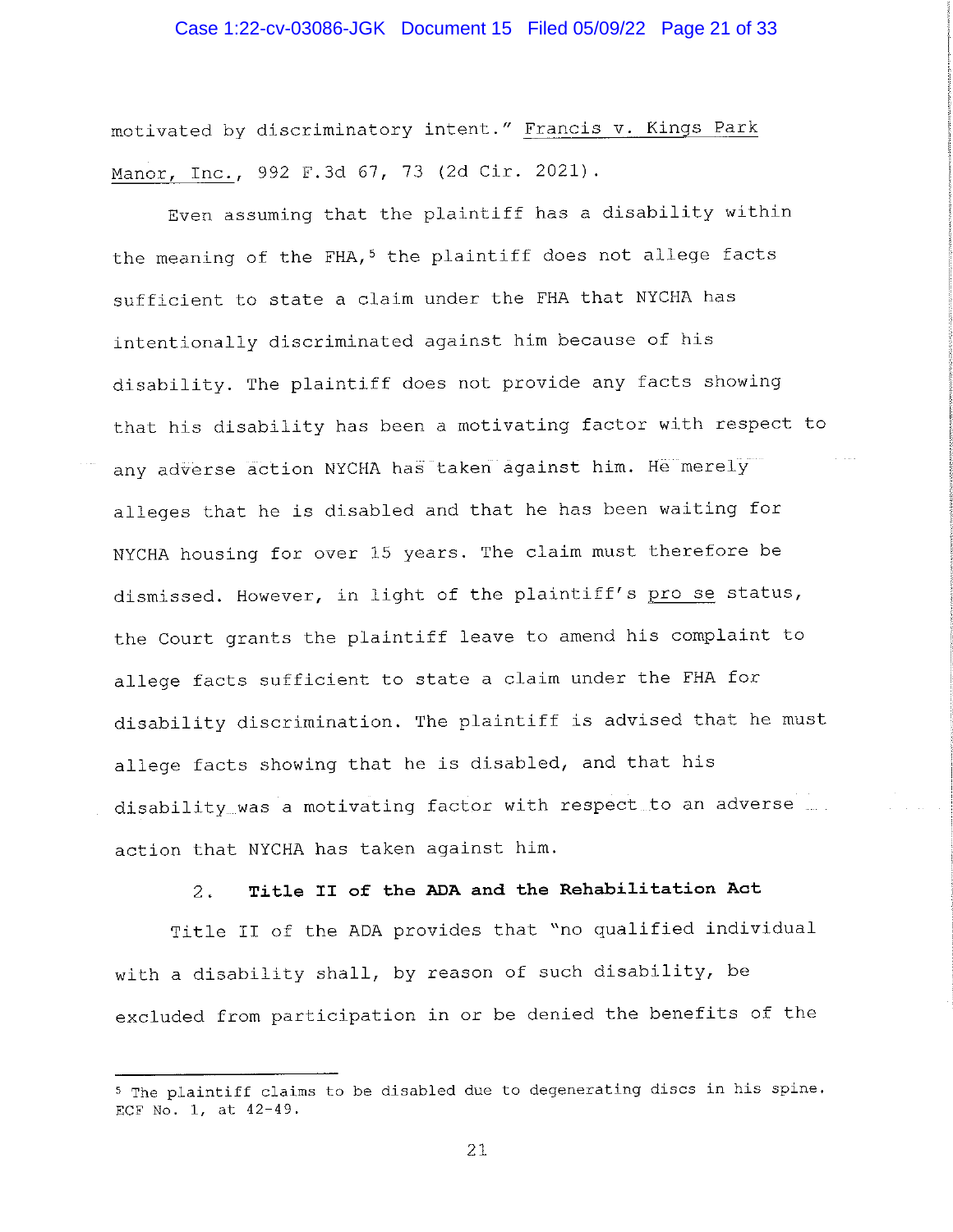## Case 1:22-cv-03086-JGK Document 15 Filed 05/09/22 Page 22 of 33

services, programs, or activities of a public entity, or be subjected to discrimination by any such entity."6 42 U.S.C. \$ 12132. Under the Rehabilitation Act,

no otherwise qualified individual with a disability in the United States . . . shall, solely by reason of her or his disability, be excluded from the participation in, be denied the benefits of, or be subjected to discrimination under any program or activity receiving Federal financial assistance or under any program or activity conducted by any Executive agency or by the United States Postal Service.

29 U.S.C. § 794(a). The definition of "disability" under the ADA and the definition of an individual with a disability under the Rehabilitation Act are nearly identical to the definition of disability under the FHA. See 42 U.S.C. SS 3602(h) (FHA, referred to as "handicap"), 12102(1) (ADA); 29 U.S.C. § 705(20) (B) (Rehabilitation Act). Because the standards under Title II of the ADA and the Rehabilitation Act "are generally the same and the subtle distinctions between the statutes are not implicated in this case, [the Court will] treat claims under the two statutes identically" for the purposes of this order, except where otherwise noted. See Wright v. N.Y. State Dep't of Corr., 831 F.3d 64, 72 (2d Cir. 2016).

To state a claim under Title II of the ADA or under the Rehabilitation Act, the plaintiff must allege that (1) the

<sup>6</sup> NYCHA is a public entity for the purpose of Title II of the ADA. See, e.g., Sykes v. N.Y.C. Hous. Auth., No. 22-cv-2127, 2022 WL 875902, at \*4 n.2  $(S.D.N.Y. Mar. 24, 2022).$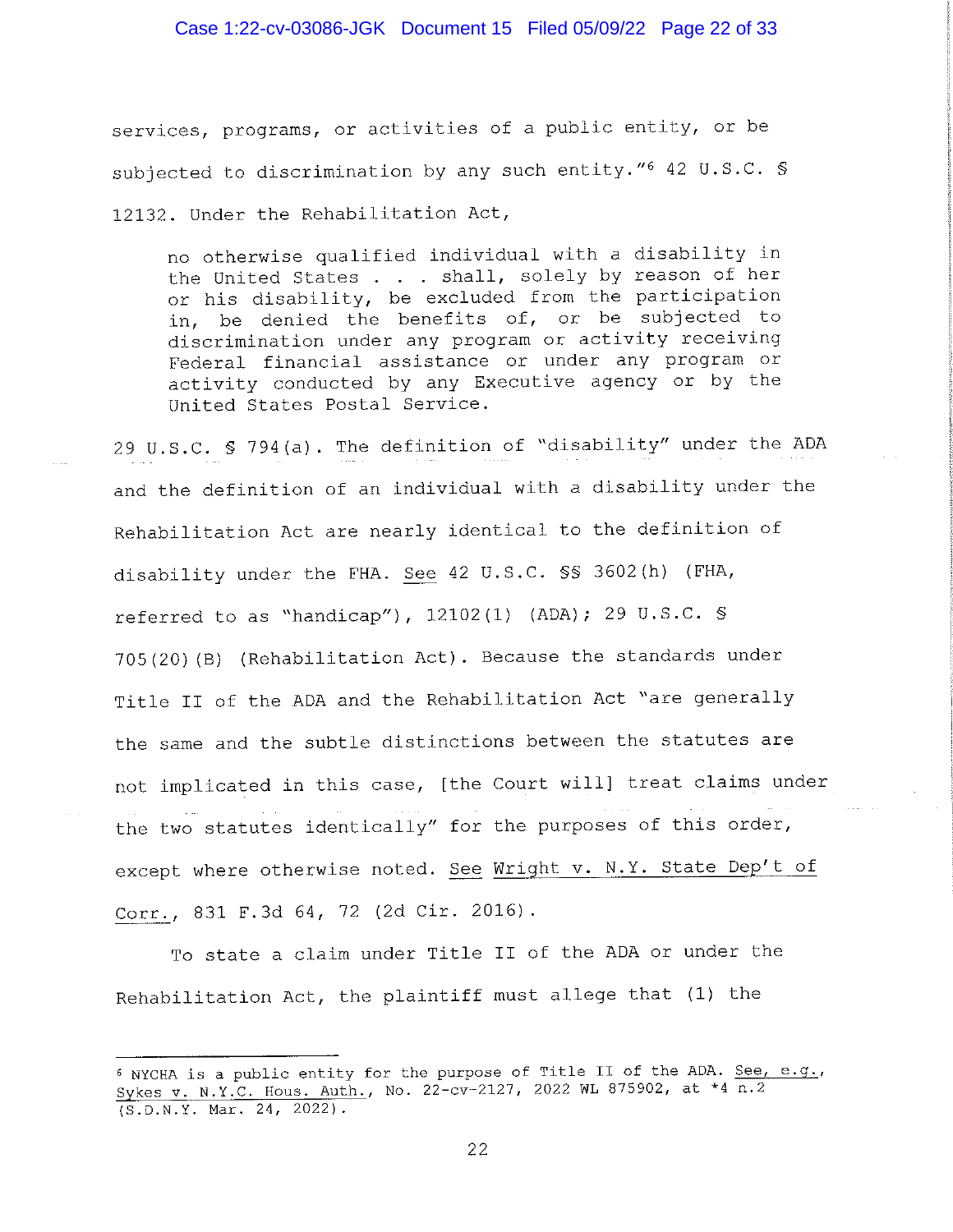plaintiff is a qualified individual with a disability; (2) the defendant is subject to the ADA or the Rehabilitation Act; and (3) the plaintiff was denied the opportunity to participate in or benefit from the defendant's services, programs, or activities, or was otherwise discriminated against by the defendant, by reason of the plaintiff's disability. Shomo v. City of New York, 579 F.3d 176, 185 (2d Cir. 2009). To establish that discrimination occurred "by reason of" the plaintiff's disability, a plaintiff "must demonstrate that disability discrimination was a 'but-for cause of any adverse' action."7 Watley v. Dep't of Child. & Fams., No. 3:13-cv-1858, 2019 WL 7067043, at \*8 & n.13 (D. Conn. Dec. 23, 2019) (citing Natofsky v. City of New York, 921 F.3d 337, 348 (2d Cir. 2019)), aff'd, 991 F.3d 418 (2d Cir. 2021). Additionally, to establish a violation under the Rehabilitation Act, a plaintiff must show that the defendant is either a federal executive agency, the United States Postal Service, or receives federal funding.<sup>8</sup> Henrietta D. v. Bloomberg, 331 F.3d 261, 272 (2d Cir. 2003); 29  $U.S.C. S 794(a)$ .

<sup>7</sup> The Second Circuit Court of Appeals has found that but-for causation is required in employment discrimination cases under Title VII of the ADA and the Rehabilitation Act, Natofsky v. City of New York, 921 F.3d 337, 345, 348 (2d Cir. 2019), and there is no statutory language that would apply a lesser causation standard in other ADA and Rehabilitation Act contexts. In any event, however, the plaintiff has not stated a claim even under a lesser causation standard.

<sup>8</sup> NYCHA receives federal funding. Sykes, 2022 WL 875902, at \*4 n.4.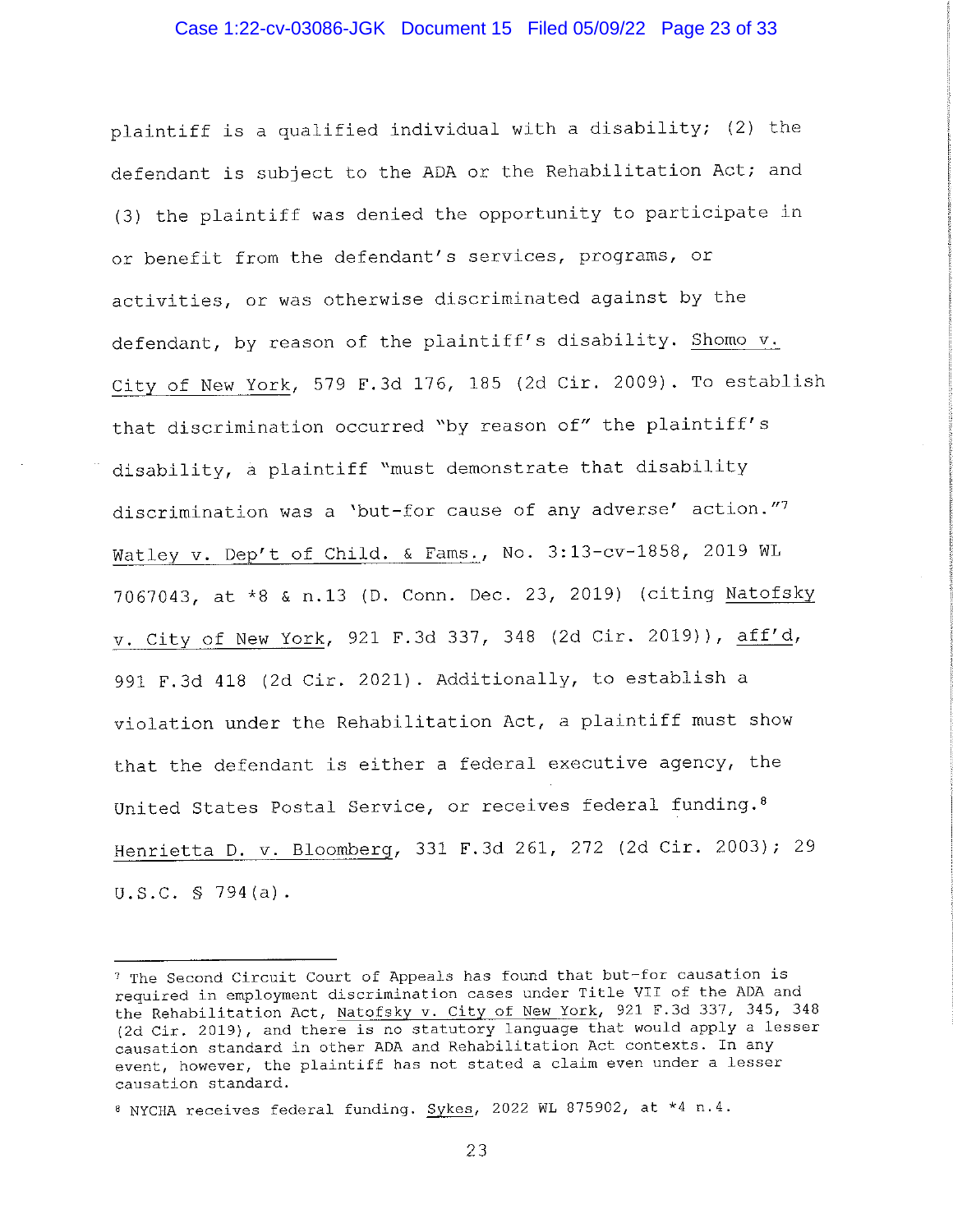### Case 1:22-cv-03086-JGK Document 15 Filed 05/09/22 Page 24 of 33

As with the plaintiff's claims under the FHA, even assuming that the plaintiff is a qualified individual with a disability for the purpose of Title II of the ADA or the Rehabilitation Act and is therefore subject to the protections of either of those statutes, the plaintiff has alleged no facts showing that he was denied the opportunity to participate in or benefit from NYCHA's services, programs, or activities, or was otherwise discriminated against by NYCHA, by reason of his disability. His claims must therefore be dismissed.

The Court grants the plaintiff leave to amend his complaint to allege facts to state a claim against NYCHA under Title II of the ADA or the Rehabilitation Act. In order to do so, the plaintiff must allege facts showing that he is disabled and that NYCHA discriminated against him by reason of his disability.

#### $\overline{3}$ . 42 U.S.C. § 1983

To state a claim under 42 U.S.C. § 1983 against a municipality or other local government entity, the plaintiff must allege facts showing (1) the existence of a municipal or local government entity policy, custom, or practice; and (2) that the policy, custom, or practice caused the violation of the plaintiff's constitutional rights. Jones v. Town of East Haven, 691 F.3d 72, 80 (2d Cir. 2012). It is not enough for the plaintiff to allege that an employee or agent of the municipality or other local government entity engaged in some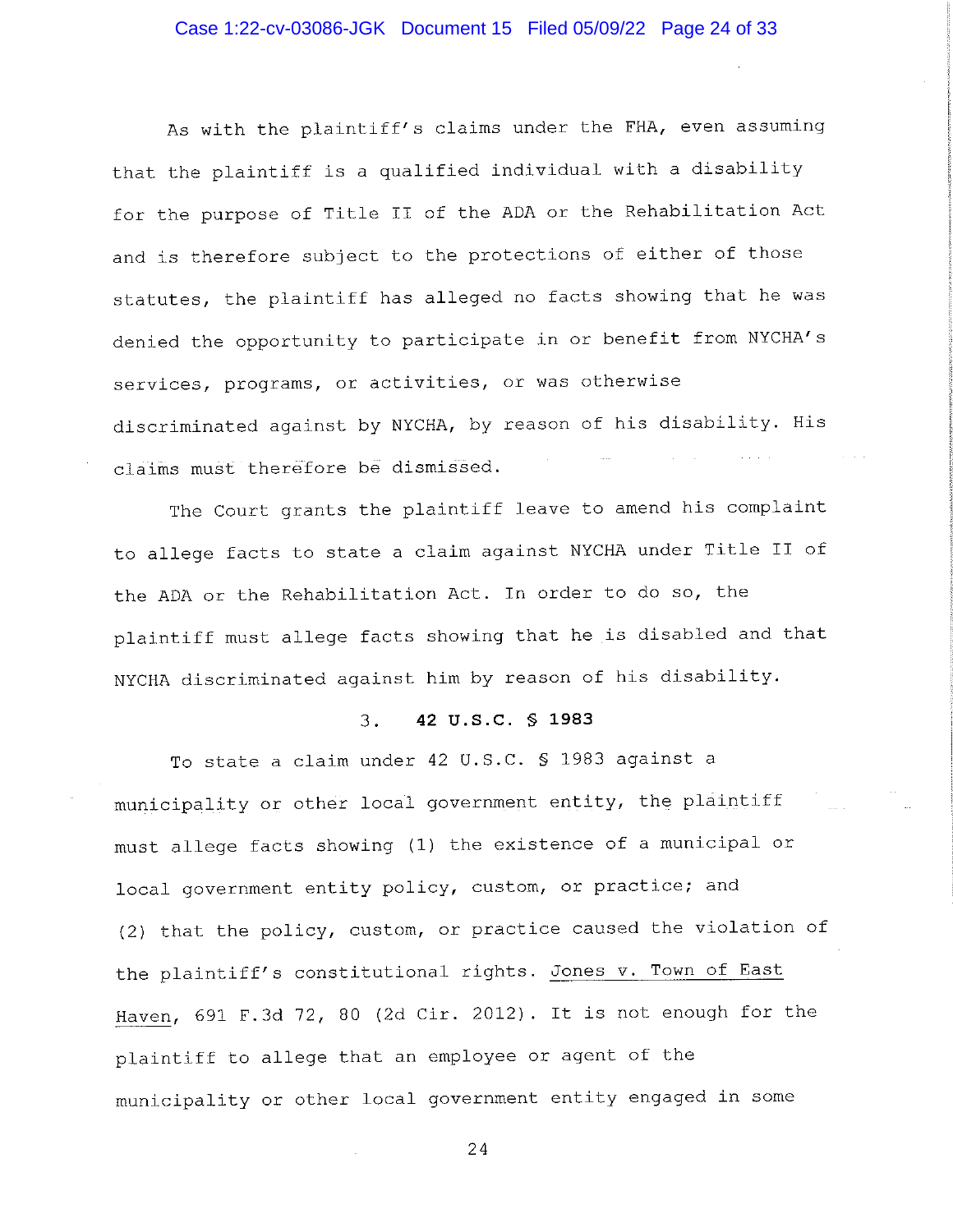## Case 1:22-cv-03086-JGK Document 15 Filed 05/09/22 Page 25 of 33

wrongdoing; the plaintiff must show that the municipality or other local government entity itself caused the violation of the plaintiff's rights. Cash v. Cnty. of Erie, 654 F.3d 324, 333 (2d  $Cir. 2011$ .

In this case, the plaintiff alleges no facts showing that a policy, custom, or practice of NYCHA has caused a violation of his federal constitutional rights. The plaintiff has therefore failed to plead a violation under 42 U.S.C. § 1983. However, the Court grants the plaintiff leave to amend his complaint to state a claim under 42 U.S.C. § 1983 against NYCHA.

#### $\mathbf{B}$ . **DMV**

The plaintiff's claims against the DMV are dismissed in their entirety.

#### $1<sup>1</sup>$ Claim Preclusion

Before proceeding to the merits of the plaintiff's claims against the DMV, the Court dismisses any of the plaintiff's claims that the plaintiff has either brought, or could have brought, in DMV I. Under the doctrine of claim preclusion, also known as res judicata, a litigant may not bring a claim in a new civil action that was raised, or could have been raised, in an earlier civil action in which the same parties or their privies were involved, if the original claim resulted in a judgment on the merits. Brown v. Felsen, 442 U.S. 127, 131 (1979). Claim preclusion "prevents parties from raising [claims] that could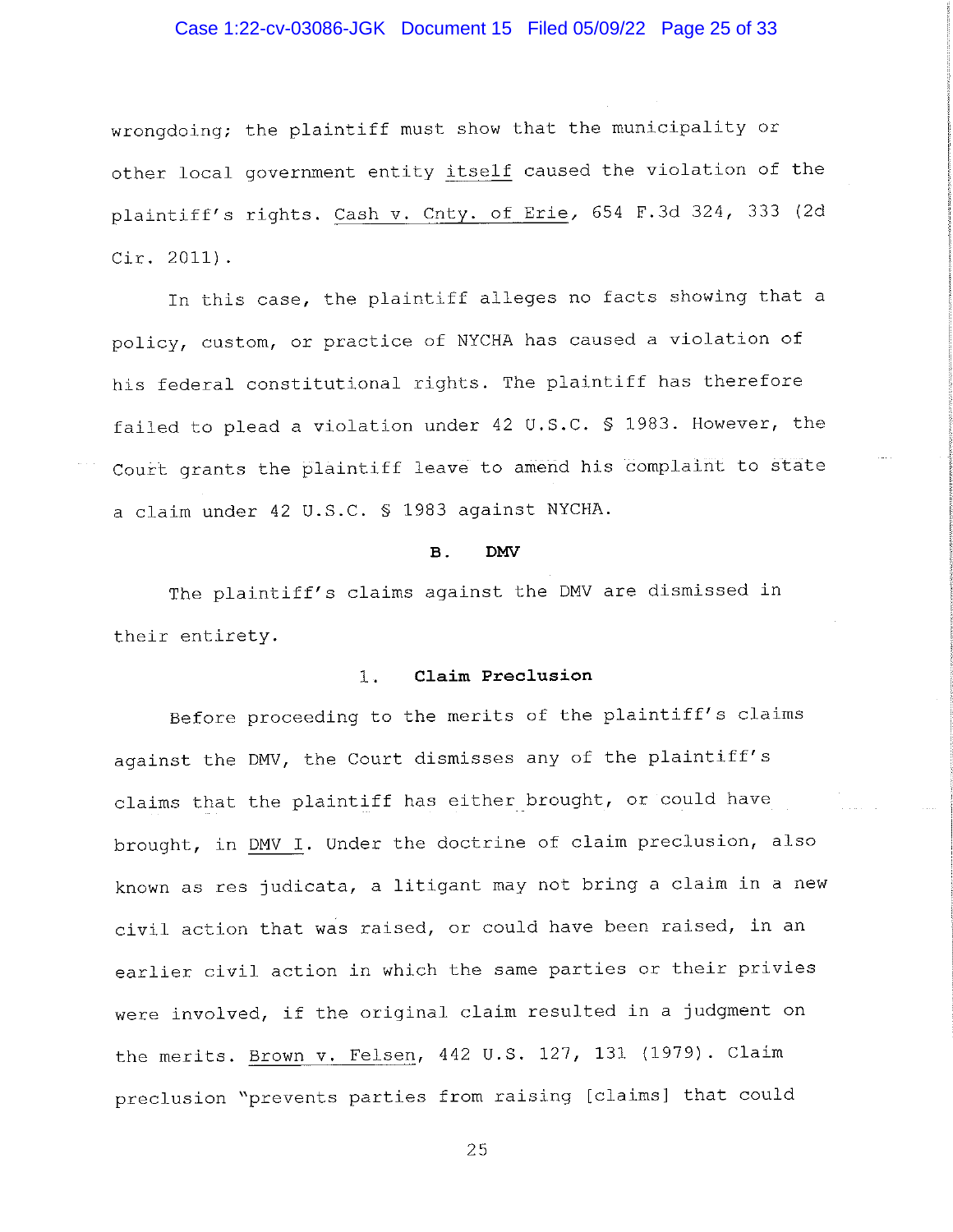## Case 1:22-cv-03086-JGK Document 15 Filed 05/09/22 Page 26 of 33

have been raised and decided in a prior action - even if they were not actually litigated." Lucky Brand Dungarees, Inc. v. Marcel Fashions Grp., Inc., 140 S. Ct. 1589, 1594 (2020). If a litigant files a new civil action and "advances the same claim as an earlier suit between the same parties [or their privies], the earlier suit's judgment prevents litigation of all grounds for, or defenses to, recovery that were previously available to the parties [or their privies], regardless of whether they were asserted or determined in the prior proceeding." Id. Claims are treated as the same if they "arise from the same transaction, or involve a common nucleus of operative facts." Cayuga Nation v. Tanner, 6 F.4th 361, 375 (2d Cir. 2021), cert. denied, 142 S. Ct. 775 (2022).

Claim preclusion generally applies if "(1) the prior decision was a final judgment on the merits, (2) the litigants were the same parties [or their privies], (3) the prior court was of competent jurisdiction, and (4) the causes of action were the same." In re Motors Liquidation Co., 943 F.3d 125, 130 (2d Cir. 2019). A "dismissal for failure to state a claim operates as a final judgment on the merits and thus has [claim preclusion] effects." Garcia v. Superintendent of Great Meadow Corr. Facility, 841 F.3d 581, 583 (2d Cir. 2016). The granting of summary judgment is also an adjudication on the merits for the purpose of claim preclusion. Miller v. Austin, No. 20-cv-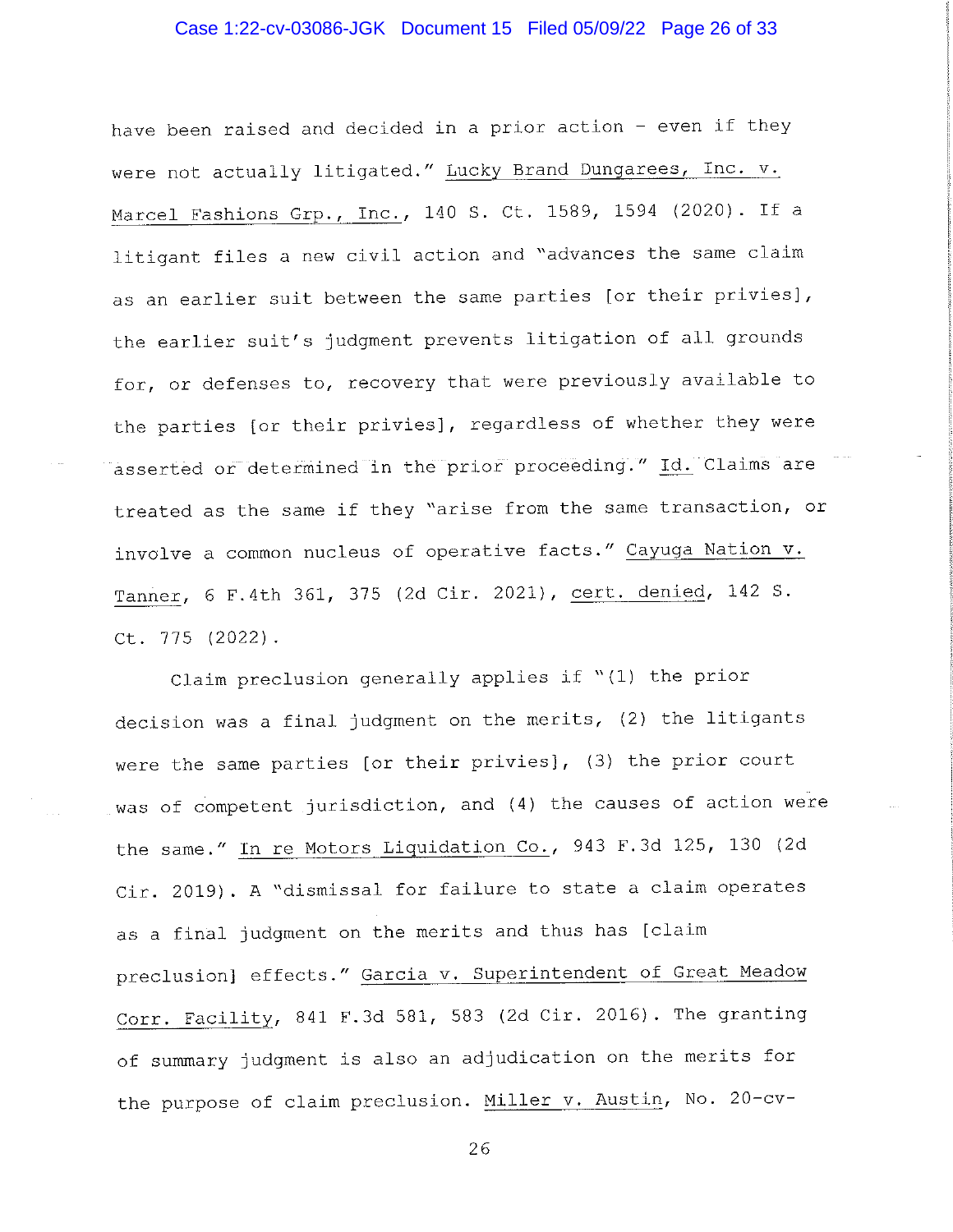1958, 2021 WL 1226770, at \*5 (S.D.N.Y. Mar. 31, 2021).

Although claim preclusion is an affirmative defense to be pleaded in a defendant's answer, see Fed. R. Civ. P. 8(c), "courts may consider certain affirmative defenses, such as res judicata . . . sua sponte," see Thai-Lao Lignite (Thailand) Co., Ltd. v. Gov't of the Lao People's Democratic Republic, 864 F.3d 172, 191 (2d Cir. 2017).

The plaintiff's claims against the DMV in DMV I arose from the dissemination of alleged inaccurate information with respect to the plaintiff's drivers' license. On February 10, 2017, Judge McMahon dismissed DMV I for failure to state a claim on which relief could be granted under 28 U.S.C. 1915(e)(2)(B)(ii). DMV I, 2017 WL 5508456. The Second Circuit Court of Appeals dismissed the plaintiff's appeal of that dismissal as frivolous. Because DMV I was adjudicated on the merits, and because the plaintiff appears to raise in this action at least some claims against the DMV that he raised or could have raised in DMV I, those claims are dismissed under the doctrine of claim preclusion.

#### Issue Preclusion  $2.$

The Court also dismisses the plaintiff's claims against the DMV under the doctrine of issue preclusion. This doctrine, also known as collateral estoppel, bars relitigation of a specific legal or factual issue in a subsequent proceeding,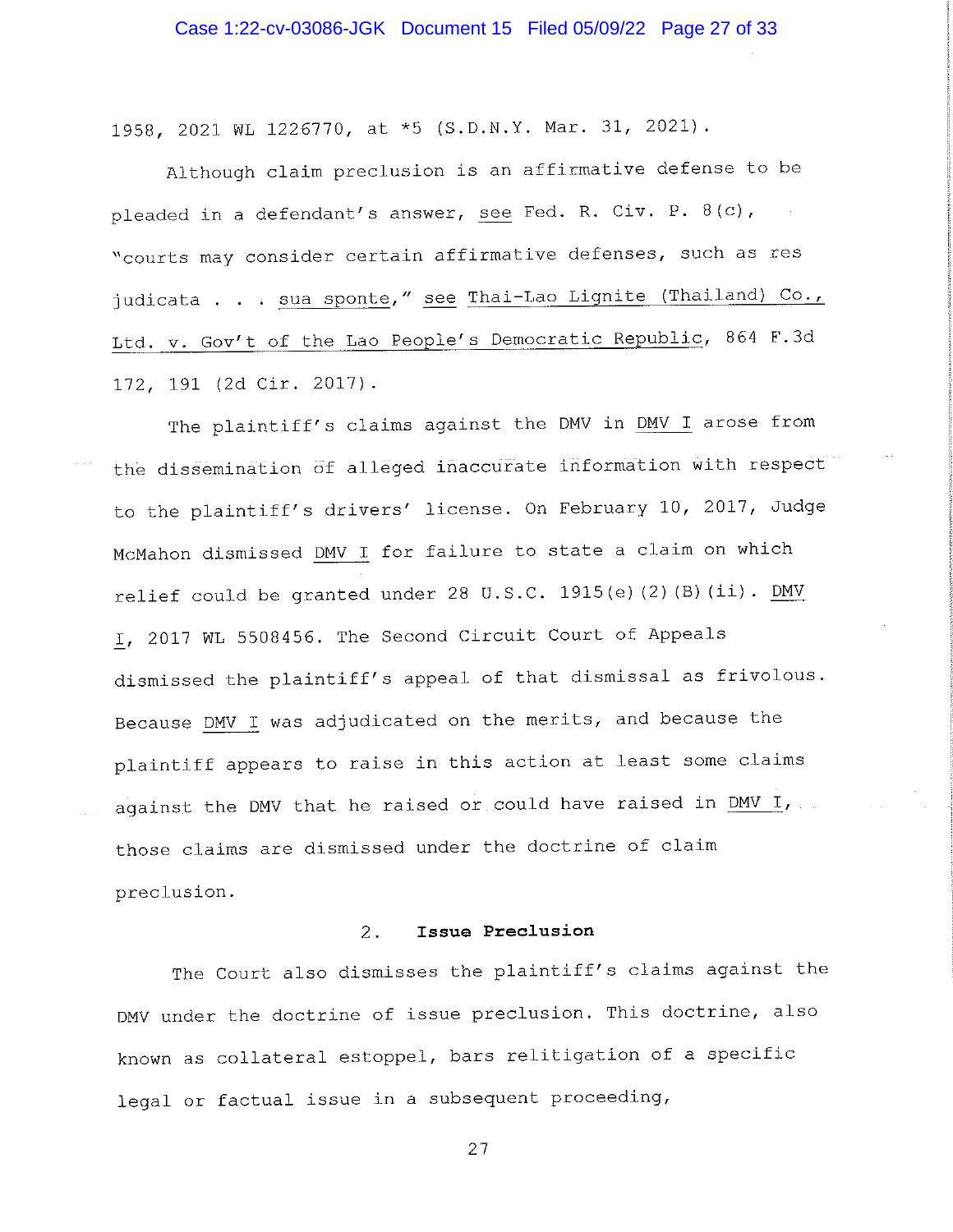where (1) the issues in both proceedings are identical, (2) the issue in the prior proceeding was actually litigated and actually decided, (3) there was [a] full fair opportunity to litigate in the prior and proceeding, and (4) the issue previously litigated was necessary to support a valid and final judgment on the merits.

Grieve v. Tamerin, 269 F.3d 149, 153 (2d Cir. 2001). This doctrine "bars successive litigation of an issue of fact or law actually litigated and resolved in a valid court determination essential to the prior judgment, even if the issue recurs in the context of a different claim." Marcel Fashions Grp., Inc. v. Lucky Brand Dungarees, Inc., 779 F.3d 102, 108 (2d Cir. 2015); see also Fresh Del Monte Produce Inc., No. 13-cv-8997, 2016 WL 236249, at \*5 (S.D.N.Y. Jan. 20, 2016) ("It is issue preclusion, not claim preclusion, which permits an issue of fact or law actually litigated and determined by a valid and final judgment, and essential to the judgment to be conclusive in a subsequent action between the parties, whether on the same or a different claim."). "A previous dismissal for failure to state a claim is a decision made on the merits for the purpose of future applications of issue preclusion." Curcio v. Grossman, No. 22cv-1648, 2022 WL 767167, at \*4 (S.D.N.Y. Mar. 14, 2022). In addition, "[c]laims adjudicated through summary judgment are regarded as final judgments on the merits" for the purpose of issue preclusion, Manbeck v. Micka, 640 F. Supp. 2d 351, 364 (S.D.N.Y. 2009), and a previous dismissal of claims because of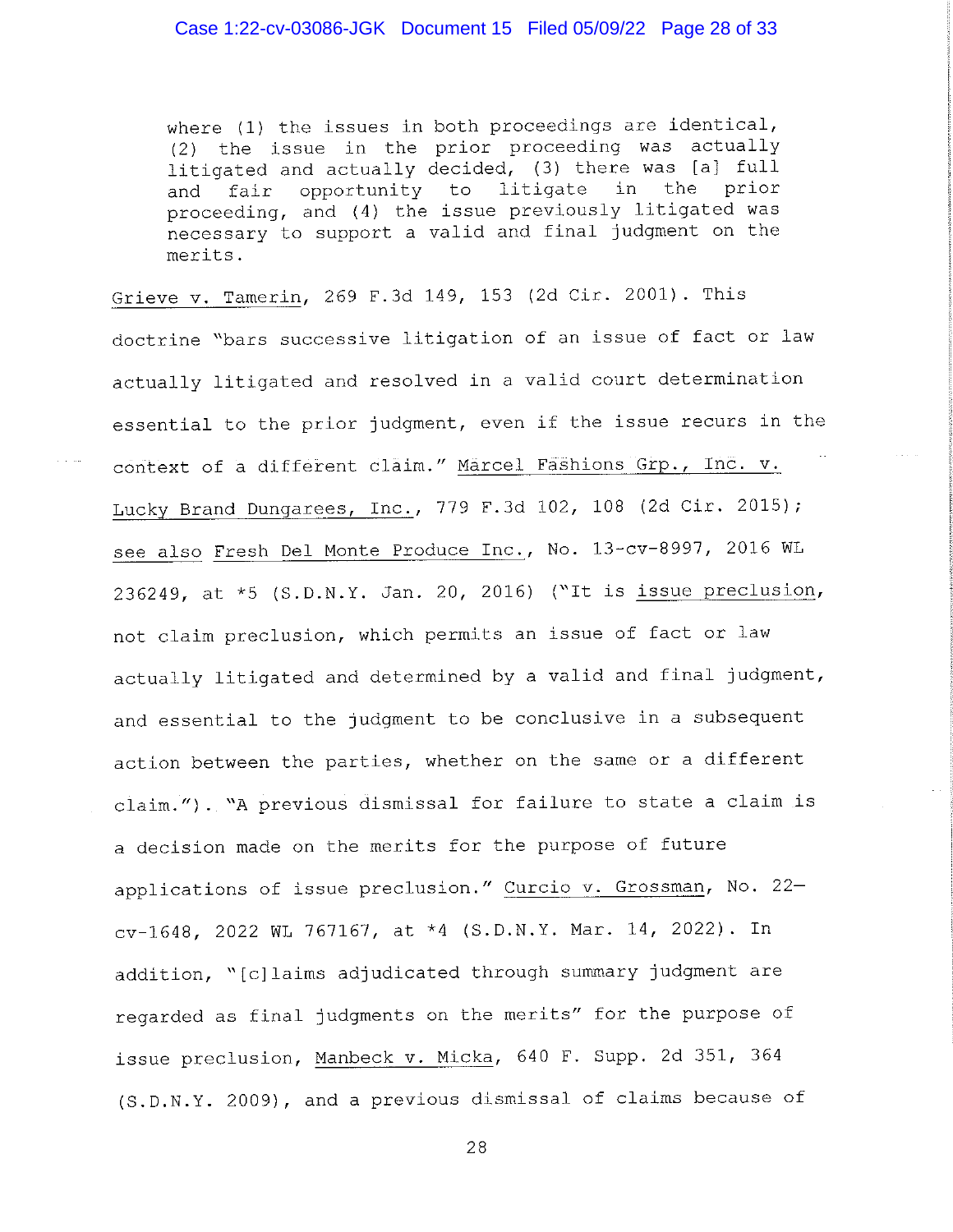## Case 1:22-cv-03086-JGK Document 15 Filed 05/09/22 Page 29 of 33

an immunity defense can be the basis for a subsequent dismissal of claims under the doctrine of issue preclusion, Mir v. Kirchmeyer, No. 20-1659, 2021 WL 4484916, at \*2 (2d Cir. Oct. 1, 2021). As with claim preclusion, the Court may raise the defense of issue preclusion sua sponte. See Thai-Lao, 864 F.3d at 191.

In DMV I, Judge McMahon dismissed the plaintiff's clams against the DMV as barred under the Eleventh Amendment. DMV I, 2017 WL 5508456, at \*2. The Second Circuit Court of Appeals dismissed the plaintiff's appeal of that dismissal as frivolous. In DMV II, Judge Broderick also dismissed the plaintiff's claims against the DMV Commissioner, a privy to the DMV, under the doctrine of Eleventh Amendment immunity. DMV II, 2020 WL 6525467, at \*1. The Second Circuit Court of Appeals affirmed that dismissal. In the present complaint, the plaintiff again asserts claims against the DMV. Because the DMV's immunity from suit under the Eleventh Amendment has already been adjudicated by this court, the Court additionally dismisses the plaintiff's claims against the DMV under the doctrine of issue preclusion.<sup>9</sup>

<sup>&</sup>lt;sup>9</sup> To the extent that any of the plaintiff's claims against the DMV remain, these claims must be dismissed as independently barred under the Eleventh Amendment. Moreover, the plaintiff's claims under Title II of the ADA or the Rehabilitation Act must be dismissed for the additional reason that the plaintiff has not alleged any facts showing that the DMV discriminated against him because of his disability.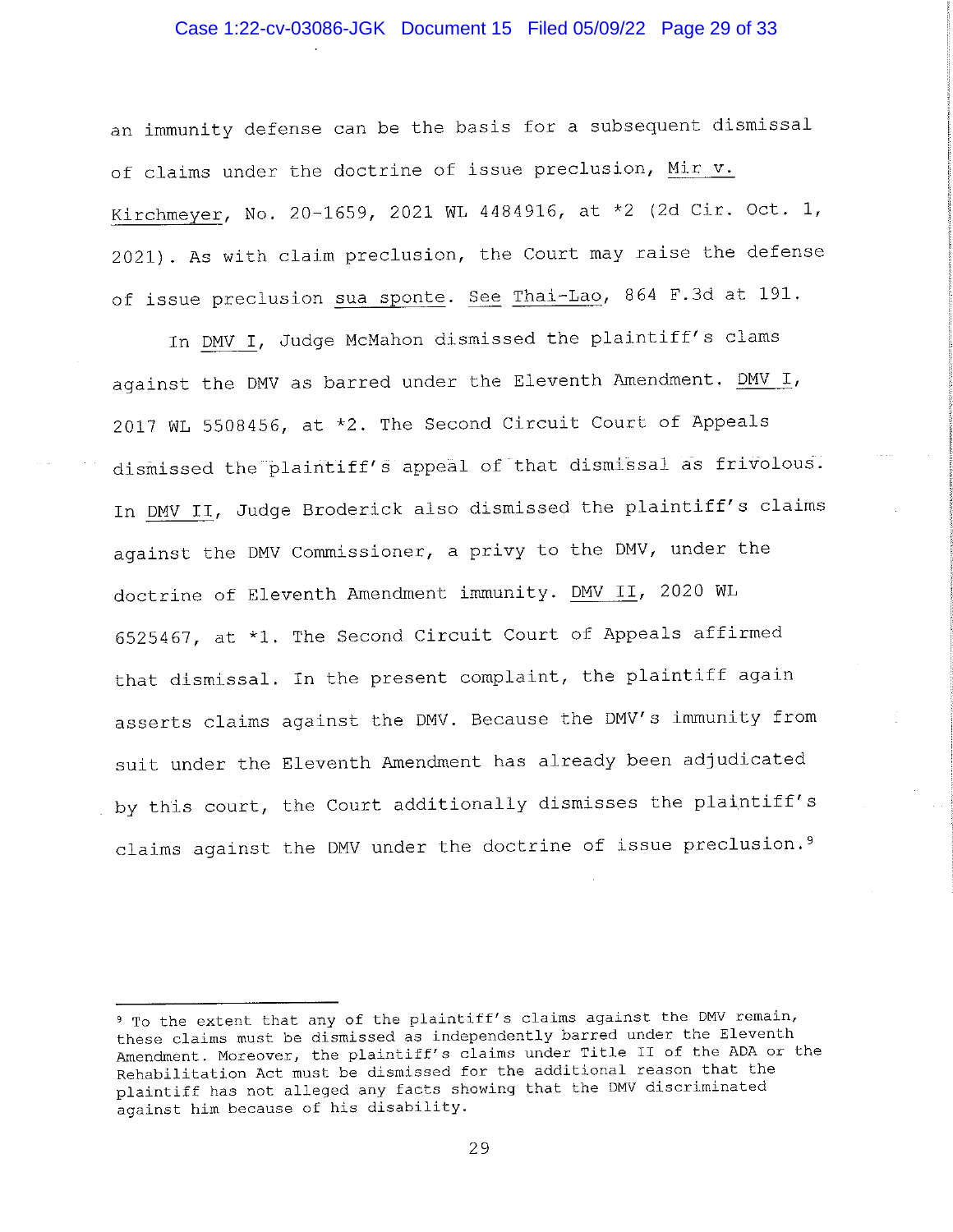#### Commissioner of the OTDA  $\mathbf{C}$ .

The Court must also dismiss the plaintiff's claims against the Commissioner of the OTDA under the doctrine of issue preclusion. In OTDA I, Judge Preska granted the OTDA's motion to dismiss because, among other things, the plaintiff's claims were barred under the Eleventh Amendment. OTDA I, 2019 WL 11637254, at \*2. The Second Circuit Court of Appeals dismissed the plaintiff's appeal of that dismissal. The plaintiff cannot now seek relief against the Commissioner of the OTDA, a privy of the OTDA, in his or her official capacity, after Judge Preska determined that the plaintiff could not seek relief from the OTDA because of Eleventh Amendment immunity.<sup>10</sup>

#### D. **USDOE**

Because the plaintiff asserts claims and issues against the USDOE in this action that he asserted, or could have asserted, in USDOE II, the Court dismisses those claims under the doctrine of claim preclusion or issue preclusion. Judge Oetken previously

<sup>10</sup> Moreover, the plaintiff's claims against the Commissioner in his official capacity must be dismissed as independently barred under the Eleventh Amendment. And because the plaintiff seeks damages, not injunctive relief, from the Commissioner, he may not seek relief against the Commissioner under Ex Parte Young. See Exxon Mobil Corp. v. Healy, 28 F.4th 383, 392 (2d Cir. 2022). To the extent that the plaintiff asserts claims for damages under Title II of the ADA or the Rehabilitation Act against the OTDA itself - as opposed to claims against the Commissioner of the OTDA - he has not stated a claim under either statute, because he has not shown that the OTDA discriminated against him because of his disability.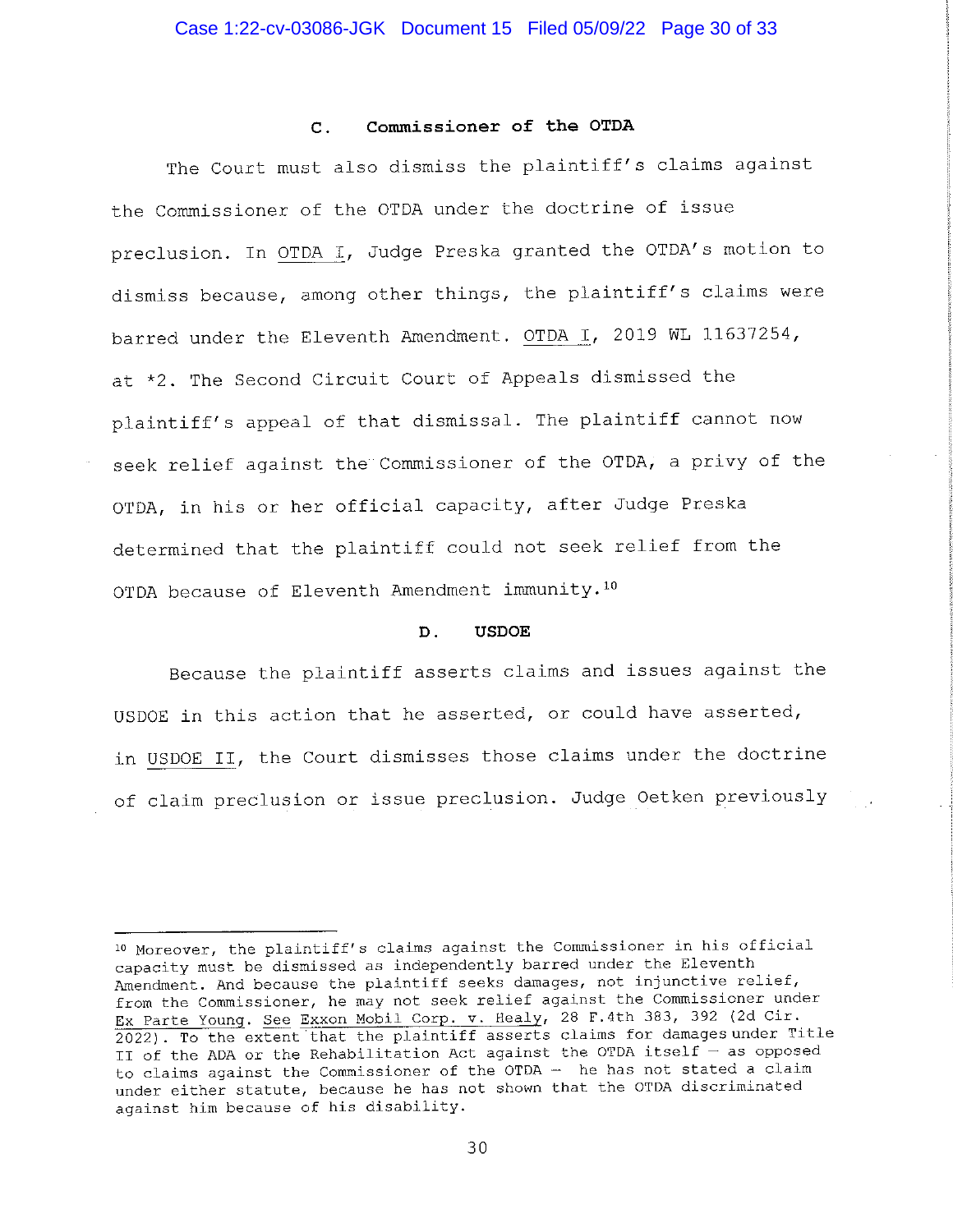### Case 1:22-cv-03086-JGK Document 15 Filed 05/09/22 Page 31 of 33

adjudicated the plaintiff's dispute with the USDOE on the merits in USDOE II. See USDOE II, 2019 WL 4412571.11

#### Commissioner of the SSA Ε.

The plaintiff asserts claims and issues against the Commissioner of the SSA in the Commissioner's official capacity that the plaintiff asserted, or could have asserted, in SSA II. The Court therefore dismisses these claims under the doctrine of claim preclusion or issue preclusion, because Judge Hellerstein previously adjudicated the plaintiff's dispute with the SSA on

To the extent that the plaintiff asserts claims against the USDOE under the Rehabilitation Act that are not precluded by the doctrines of claim preclusion, issue preclusion, or sovereign immunity, those claims must be dismissed. The plaintiff has failed to state a claim against the USDOE under the Rehabilitation Act because he has not alleged any facts showing that the USDOE discriminated against him because of his disability. To the extent that any claims under the FTCA remain, these claims are dismissed for failure to exhaust administrative remedies. A claimant must first exhaust his administrative remedies before bringing an FTCA claim. See 28 U.S.C. § 2675(a). This exhaustion requirement is jurisdictional and cannot be waived. Celestine v. Mount Vernon Neighborhood Health Ctr., 403 F.3d 76, 82  $(2d$  Cir. 2005).

<sup>&</sup>lt;sup>11</sup> Moreover, the plaintiff's claims for damages against the USDOE, a federal agency, must be dismissed under the doctrine of sovereign immunity. This doctrine bars federal courts from hearing all suits against the federal government, including suits against federal agencies, except where sovereign immunity has been waived. Robinson v. Overseas Military Sales Corp., 21 F.3d 502, 510 (2d Cir. 1994). The APA provides a limited waiver of sovereign immunity, allowing for judicial review of an agency's final administrative action. But the plaintiff cannot seek relief under the APA because that statute does not allow for damages. See 5 U.S.C. \$\$ 702, 704; Cnty. of Suffolk v. Sebelius, 605 F.3d 135, 140-41 (2d Cir. 2010). The Rehabilitation Act provides a waiver of sovereign immunity as to claims against a federal executive agency for damages, but this waiver is limited to claims against an agency that is considered a federal provider of financial assistance and is therefore inapplicable. Lane v. Pena, 518 U.S. 187, 193 (1996). The FTCA<br>provides another waiver of sovereign immunity for certain claims for damages arising from the tortious conduct of federal officers or employees acting within the scope of their office or employment. See 28 U.S.C. § 1346(b) (1). However, its waiver of sovereign immunity does not include claims for libel or slander against the federal government for damages. 28 U.S.C. \$ 2680(h).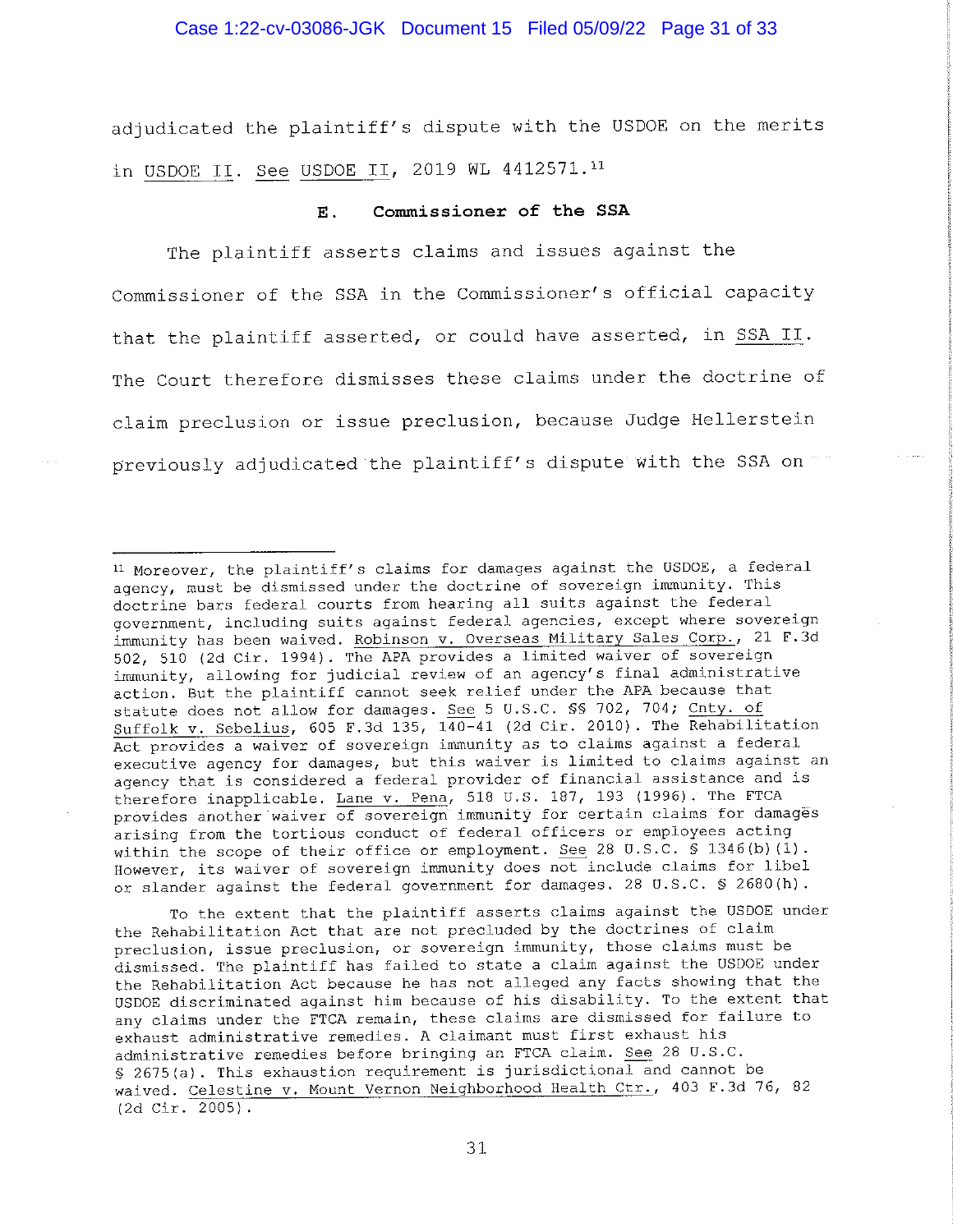### Case 1:22-cv-03086-JGK Document 15 Filed 05/09/22 Page 32 of 33

the merits in SSA II. SSA II, No. 12-cv-9274, ECF No. 33, appeal dismissed as frivolous, No. 14-3500 (2d Cir. Dec. 29, 2014), cert. dismissed under S.Ct. R. 39.8, No. 14-8118 (Mar. 23, 2015), reconsideration denied, (Apr. 27, 2015).<sup>12</sup>

#### Commissioner of the NYCDSS  $\mathbf{F}$ .

Finally, because the plaintiff asserts claims against the Commissioner of the NYCDSS in his or her official capacity that were adjudicated, or could have been adjudicated, in HRA I through HRA V, the Court dismisses the plaintiff's claims against the Commissioner of the NYCDSS under the doctrine of claim preclusion or issue preclusion.<sup>13</sup>

### CONCLUSION

The Court dismisses this action for the reasons discussed above, but grants the plaintiff 30 days' leave to replead his claims against NYCHA in an amended complaint.

If the plaintiff does not file an amended complaint within the time allowed, the Court will dismiss this action; the Court

<sup>&</sup>lt;sup>12</sup> Moreover, the plaintiff's discrimination claims against the Commissioner fail to state a claim because the plaintiff has not alleged any facts showing that the SSA discriminated against him because of his disability. The Court also dismisses any claims that the plaintiff asserts against the Commissioner of the SSA under the waiver of sovereign immunity in the Social Security Act, 42 U.S.C. § 405(g), (h), in which the plaintiff seeks judicial review of any decision that was not "fully favorable," because the plaintiff has alleged no facts showing that he exhausted the available administrative remedies or that this requirement has been waived. See Haddock v. Comm'r of Soc. Sec., No. 20cv-1064, 2020 WL 3104051, at \*1-2 (E.D.N.Y. June 11, 2020). The Court additionally dismisses the plaintiff's claims against the Commissioner of the SSA under the APA and the FTCA for the same reasons that the Court dismissed the plaintiff's claims against the USDOE under those statutes.

<sup>&</sup>lt;sup>13</sup> Additionally, the Commissioner of the NYCDSS, when sued in his or her